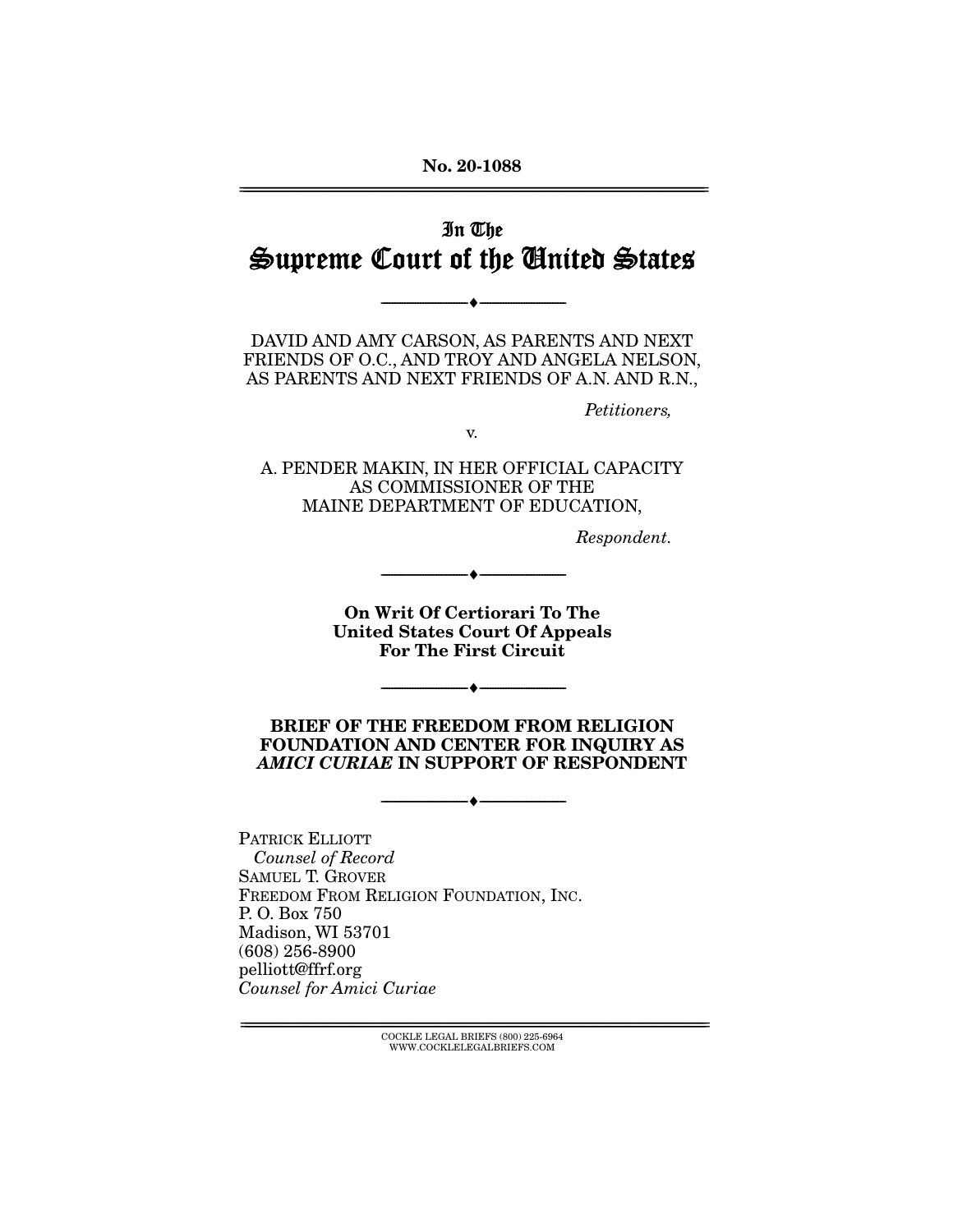# TABLE OF CONTENTS

|--|

|                                                                                                                                                                                   | ii |  |  |  |  |
|-----------------------------------------------------------------------------------------------------------------------------------------------------------------------------------|----|--|--|--|--|
|                                                                                                                                                                                   |    |  |  |  |  |
| SUMMARY OF THE ARGUMENT                                                                                                                                                           |    |  |  |  |  |
|                                                                                                                                                                                   |    |  |  |  |  |
| The Founders wrote the First Amendment<br>L<br>to ensure that taxpayers are not com-<br>pelled to subsidize a religion that is not                                                | 5  |  |  |  |  |
| A. The "no aid" principle—that the gov-<br>ernment must not subsidize religious<br>teaching or worship-is fundamental                                                             | 6  |  |  |  |  |
| B. The "no aid" principle dates to Amer-<br>ica's founding and was uniformly ac-<br>cepted after years of experience                                                              | 10 |  |  |  |  |
| The "no aid" principle avoids government<br>II.<br>entanglement with religious education and<br>the government oversight that must neces-<br>sarily be coupled with state funding | 14 |  |  |  |  |
|                                                                                                                                                                                   | 20 |  |  |  |  |

i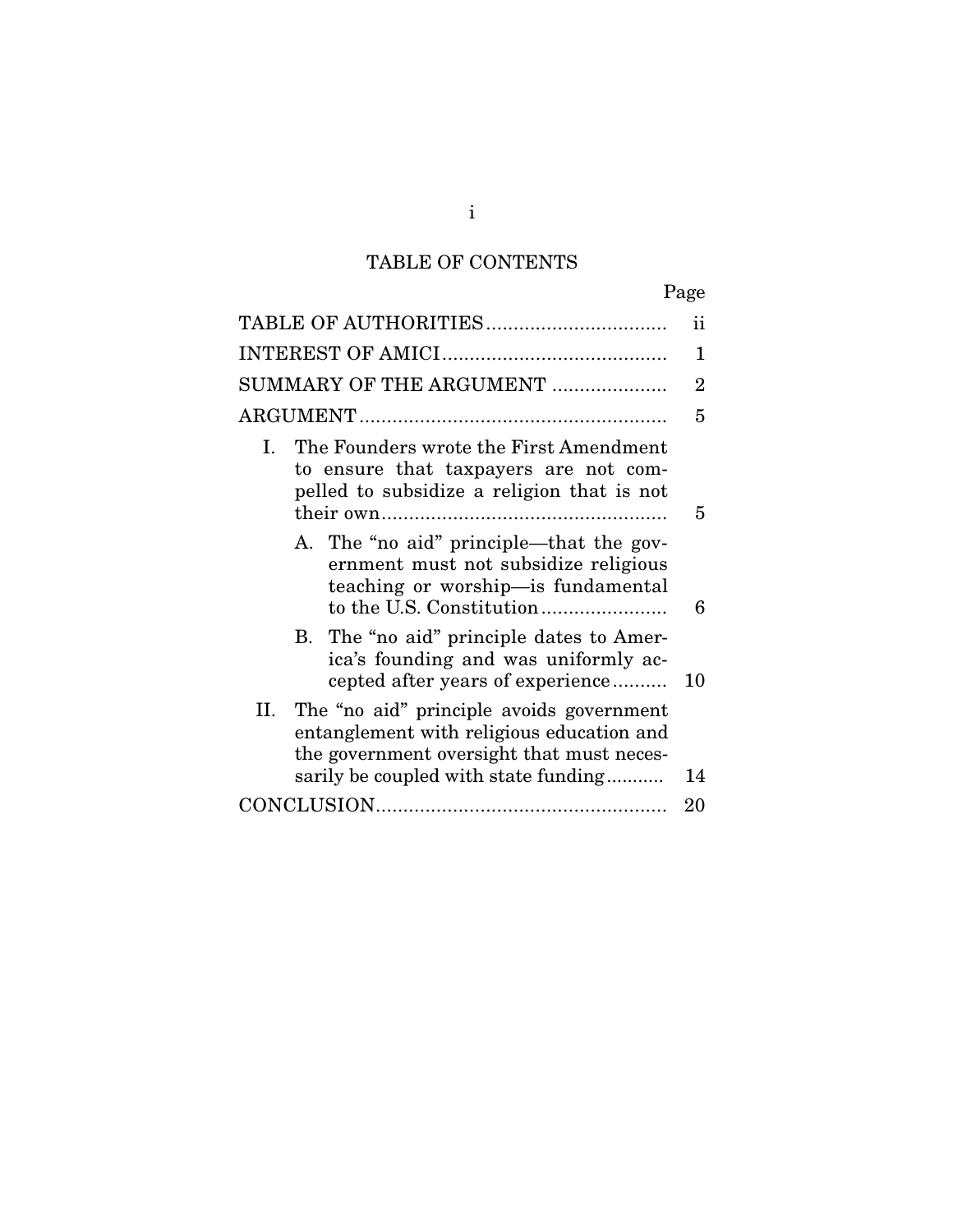### TABLE OF AUTHORITIES

Page

| <b>CASES</b>                                                       |
|--------------------------------------------------------------------|
| Eulitt v. Maine Dept. of Educ.,                                    |
| Everson v. Board of Education of<br>Ewing Township,                |
| Hosanna-Tabor Evangelical Lutheran Church<br>$&$ Sch. v. E.E.O.C., |
| Korematsu v. United States,                                        |
| McCollum v. Bd. of Educ. of Sch. Dist. No. 71,                     |
| Sch. Dist. of Abington Twp. v. Schempp,                            |
| Torcaso v. Watkins,                                                |
| Trinity Lutheran Church of<br>Columbia, Inc. v. Comer,             |
| Walz v. Tax Comm'n of City of N.Y.,                                |
| <b>STATUTES</b>                                                    |

20–A M.R.S. § 2951(2) .............................. 2, 4, 5, 11, 15

ii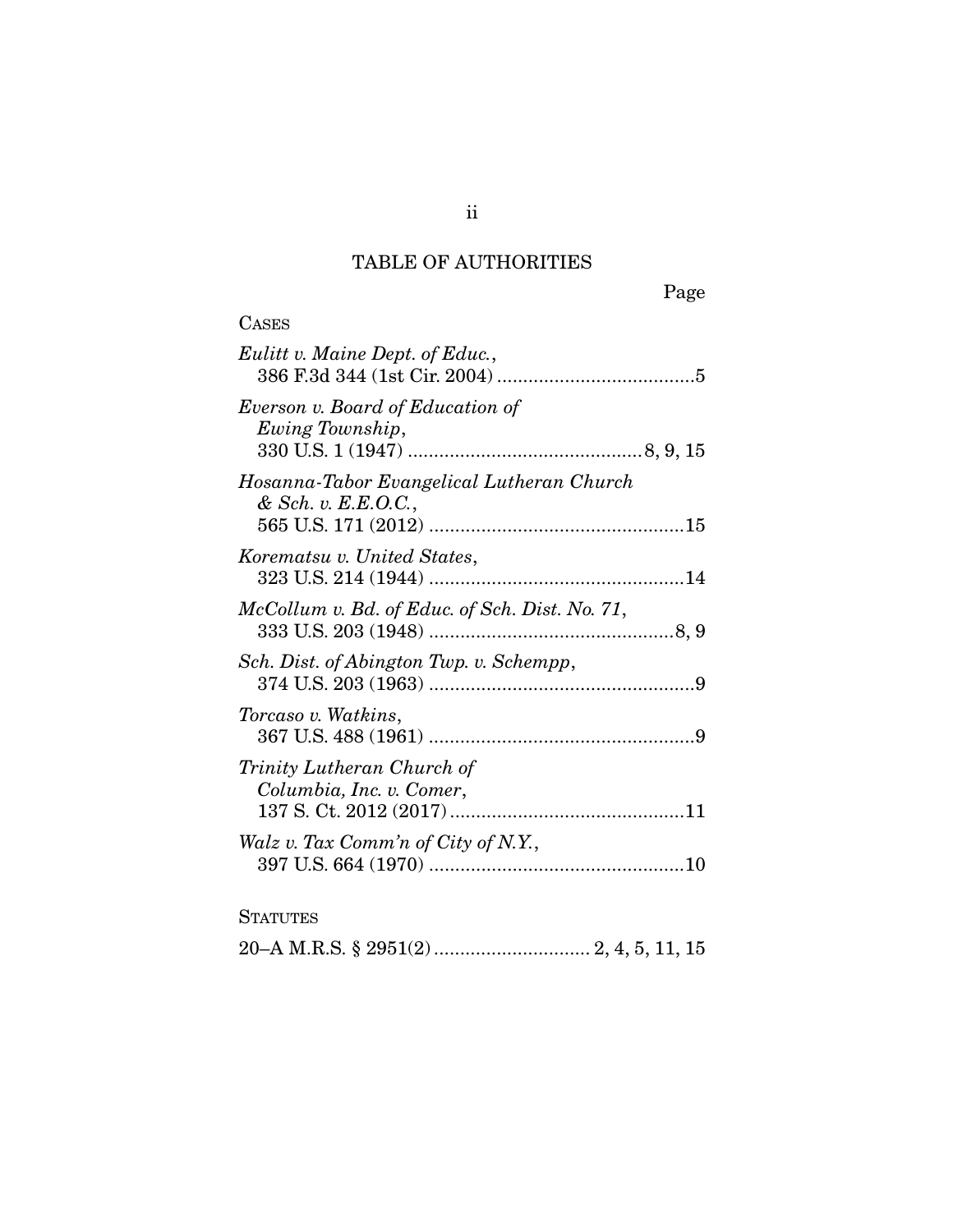# TABLE OF AUTHORITIES—Continued

OTHER AUTHORITIES

| 1 ANNALS OF CONG.                                                                                                                                                                                                                             |
|-----------------------------------------------------------------------------------------------------------------------------------------------------------------------------------------------------------------------------------------------|
| 1 JAMES MADISON, Detached Memoranda, Ca. 31<br>January 1820, in THE PAPERS OF JAMES MADI-<br>SON, RETIREMENT SERIES, 4 MARCH 1817-31<br>JANUARY 1820 (David B. Mattern et al. eds.,                                                           |
| 2 THOMAS JEFFERSON, 82. A Bill for Establishing<br>Religious Freedom, 18 June 1779, in THE PA-<br>PERS OF THOMAS JEFFERSON (Julian P. Boyd                                                                                                    |
| 8 JAMES MADISON, Memorial and Remonstrance<br>against Religious Assessments, [ca. 20 June]<br>1785, in THE PAPERS OF JAMES MADISON, 10<br>MARCH 1784-28 MARCH 1786 (Robert A. Rut-<br>land & William M. E. Rachal eds., 1973)4, 6             |
| Chris Ford, Stephenie Johnson, and Lisette Par-<br>telow, "The Racists Origins of Private School<br>Vouchers," Center for American Progress (July<br>12, 2017), https://cdn.americanprogress.org/<br>content/uploads/2017/07/12184850/Voucher |
| David Nevin & Robert E. Bills, The Schools That<br>Fear Built: Segregationist Academies in the                                                                                                                                                |

iii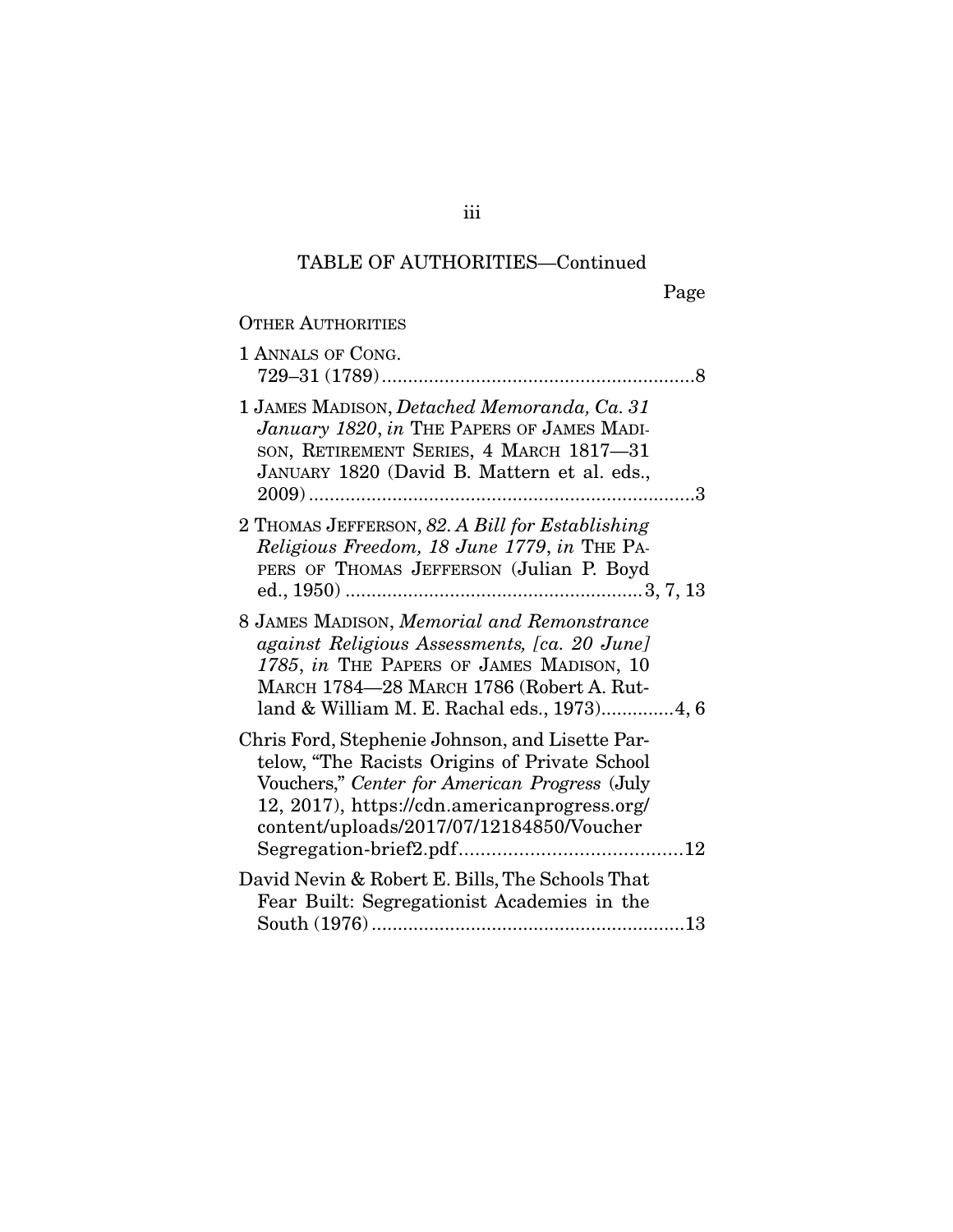### TABLE OF AUTHORITIES—Continued

| ۰, |
|----|
|----|

| Erin Richards, Former Employees Cast Doubt<br>on Voucher School's Operations, MILWAUKEE<br>JOURNAL SENTINEL (Dec. 15, 2014), available<br>18                                                            |  |
|---------------------------------------------------------------------------------------------------------------------------------------------------------------------------------------------------------|--|
| Erin Richards, Leaders of closed Milwaukee<br>voucher school are now in Florida, MILWAUKEE<br>JOURNAL SENTINEL (Jan. 15, 2014), available                                                               |  |
| Frances Paterson, Building a Conservative<br>Base: Teaching History and Civics in Voucher-<br>Supported Schools, 82 THE PHI DELTA KAP-<br>PAN, 150 (2000), www.jstor.org/stable/20439835 18             |  |
| Joseph Crespino, In Search of Another Country:<br>Mississippi and the Conservative Counterrev-<br>olution (Princeton Univ. Press, 2021)13                                                               |  |
| Milwaukee voucher school LifeSkills Academy<br>closes 'in the dead of the night', MILWAUKEE<br>JOURNAL SENTINEL (Jan. 14, 2014), available                                                              |  |
| Molly Beck, State paid \$139 million to schools<br>terminated from voucher program since 2004,<br>WISCONSIN STATE JOURNAL (Oct. 12, 2014),<br>available at https://bit.ly/2NlL9zI 16                    |  |
| Robert P. Jones & Daniel Cox, America's Changing<br>Religious Identity, Public Religion Research In-<br>stitute (Sept. 6, 2017), www.prri.org/wp-content/<br>uploads/2017/09/PRRI-Religion-Report.pdf 1 |  |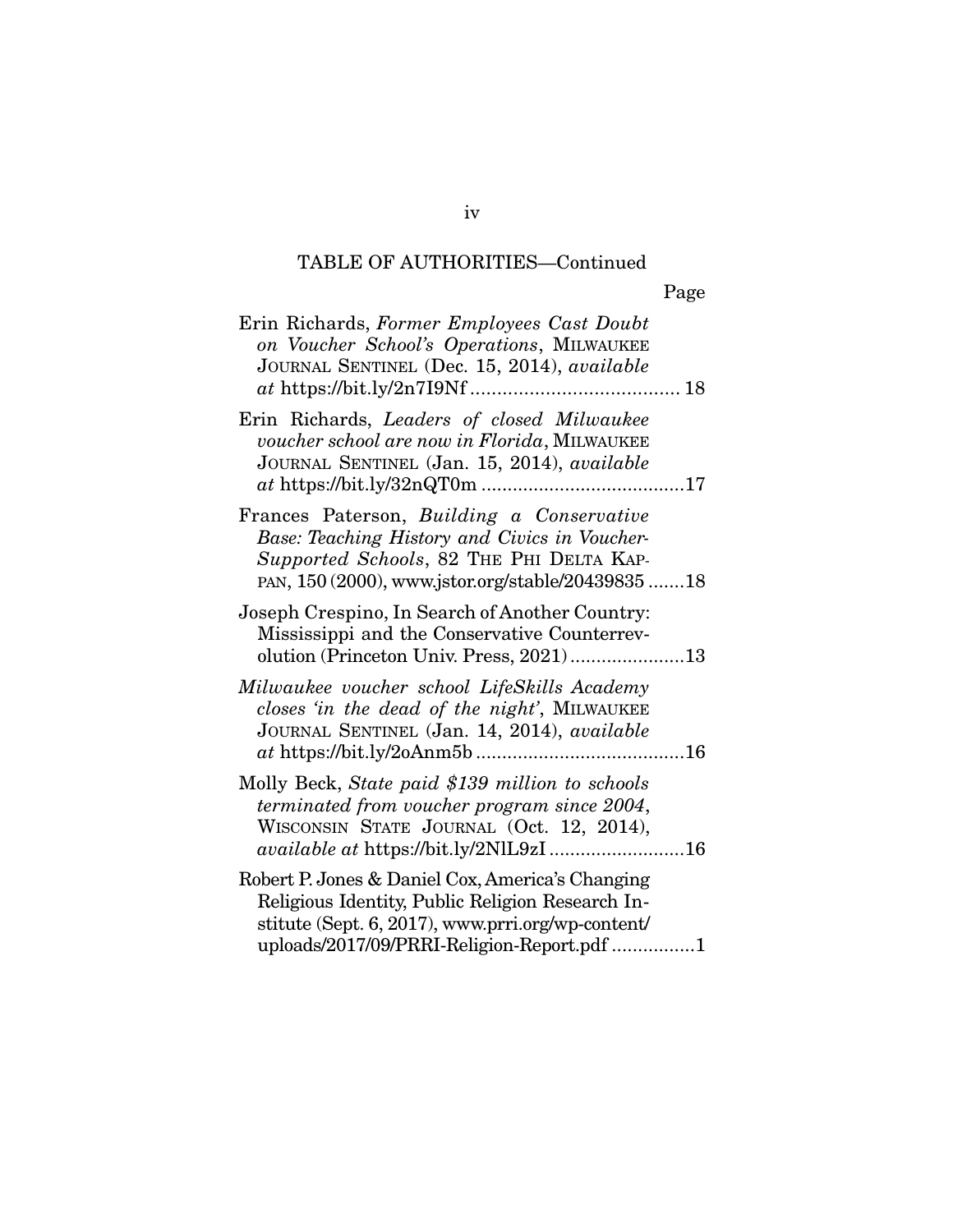# TABLE OF AUTHORITIES—Continued

Page

|  |  | Sarah Carr, Who cleans up problem choice    |  |
|--|--|---------------------------------------------|--|
|  |  | schools?, MILWAUKEE JOURNAL SENTINEL (Sept. |  |
|  |  |                                             |  |

v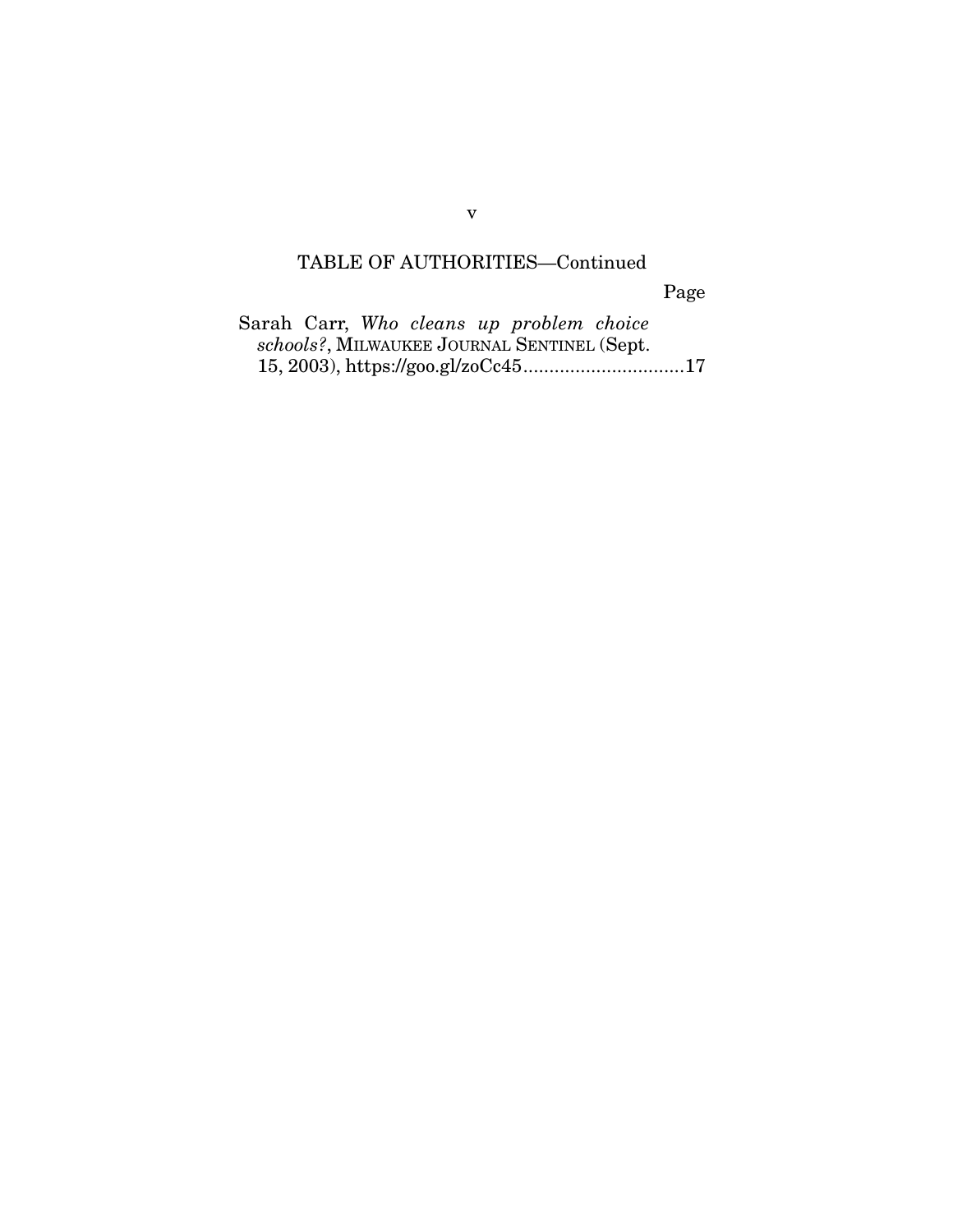#### **INTEREST OF AMICI**<sup>1</sup>

 The Freedom From Religion Foundation ("FFRF") a national educational nonprofit organization based in Madison, Wisconsin—is the largest association of freethinkers in the United States, representing more than 35,000 atheists, agnostics, and other nonreligious Americans. FFRF has 21 local and regional chapters across the country, including an FFRF Maine chapter. Today nearly one in four U.S. adults identifies as religiously unaffiliated.2 Founded nationally in 1978, FFRF has members in every state, the District of Columbia, and Puerto Rico. FFRF's two primary purposes are to educate the public about nontheism and to defend the constitutional principle of separation between state and church.

 The Center for Inquiry ("CFI") is a nonprofit educational organization dedicated to promoting and defending science, reason, humanist values, and freedom of inquiry. Through education, research, publishing, social services, and other activities, including litigation, CFI encourages evidence-based inquiry into science, pseudoscience, medicine, health, religion, and ethics.

<sup>&</sup>lt;sup>1</sup> All parties consented to the filing of this amicus brief. No party's counsel in this case authored this brief in whole or in part. No party or party's counsel contributed any money intended to fund preparing or submitting this brief. No person, other than amicus, its members, or its counsel contributed money that was intended to fund preparing or submitting this brief.

<sup>2</sup> Robert P. Jones & Daniel Cox, America's Changing Religious Identity, Public Religion Research Institute (Sept. 6, 2017), www.prri.org/wp-content/uploads/2017/09/PRRI-Religion-Report. pdf.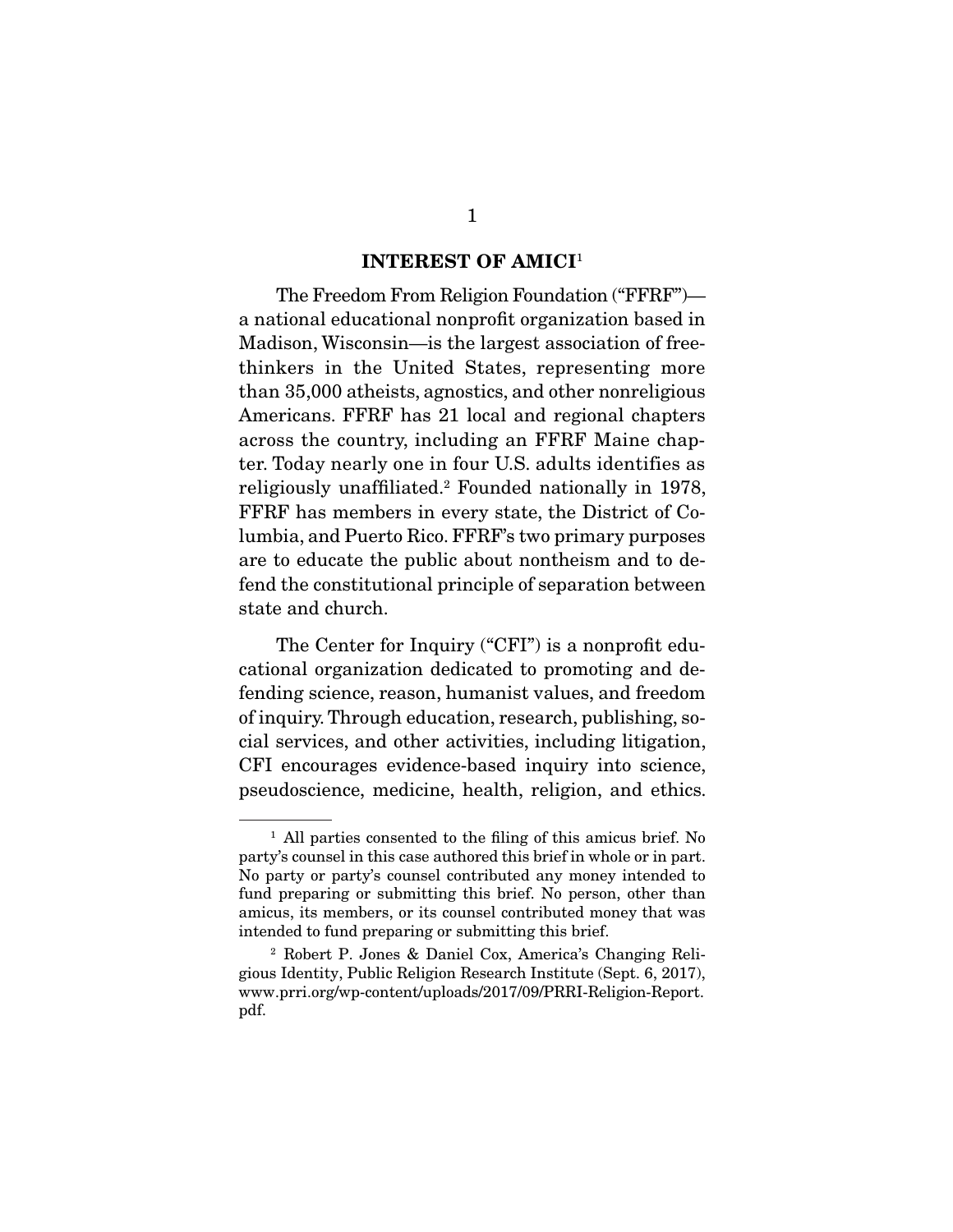CFI advocates for public policy rooted in science, evidence, and objective truth, and works to protect the freedom of inquiry that is vital to a free society.

### **SUMMARY OF THE ARGUMENT**

--------------------------------- ♦ ---------------------------------

 Maine has adopted a limited program to allow private educational institutions to receive direct grants of taxpayer money in certain communities that lack equivalent public schools due to low student population. To qualify for these grants, Maine requires, among other things, that the private schools be "nonsectarian." See 20–A M.R.S. § 2951(2). Section 2951(2)'s "nonsectarian" requirement protects and fosters the religious freedom of all citizens. It does so by ensuring that the State does not wield its taxing power to benefit religious schools or fund religious education. In this way, no taxpayer is compelled to financially support any religious ideology that runs counter to their personal beliefs.

 This most basic religious liberty protection has been drowned out in this case by three families of Maine Christians—who are members of the state's majority religion—claiming discrimination. Their attempts to secure government funding to subsidize religious education are a direct assault on the very right to religious liberty they claim to support. The constitutional prohibition on states taxing citizens for the benefit of religion, directly or indirectly, guarantees religious liberty for all. As Thomas Jefferson explained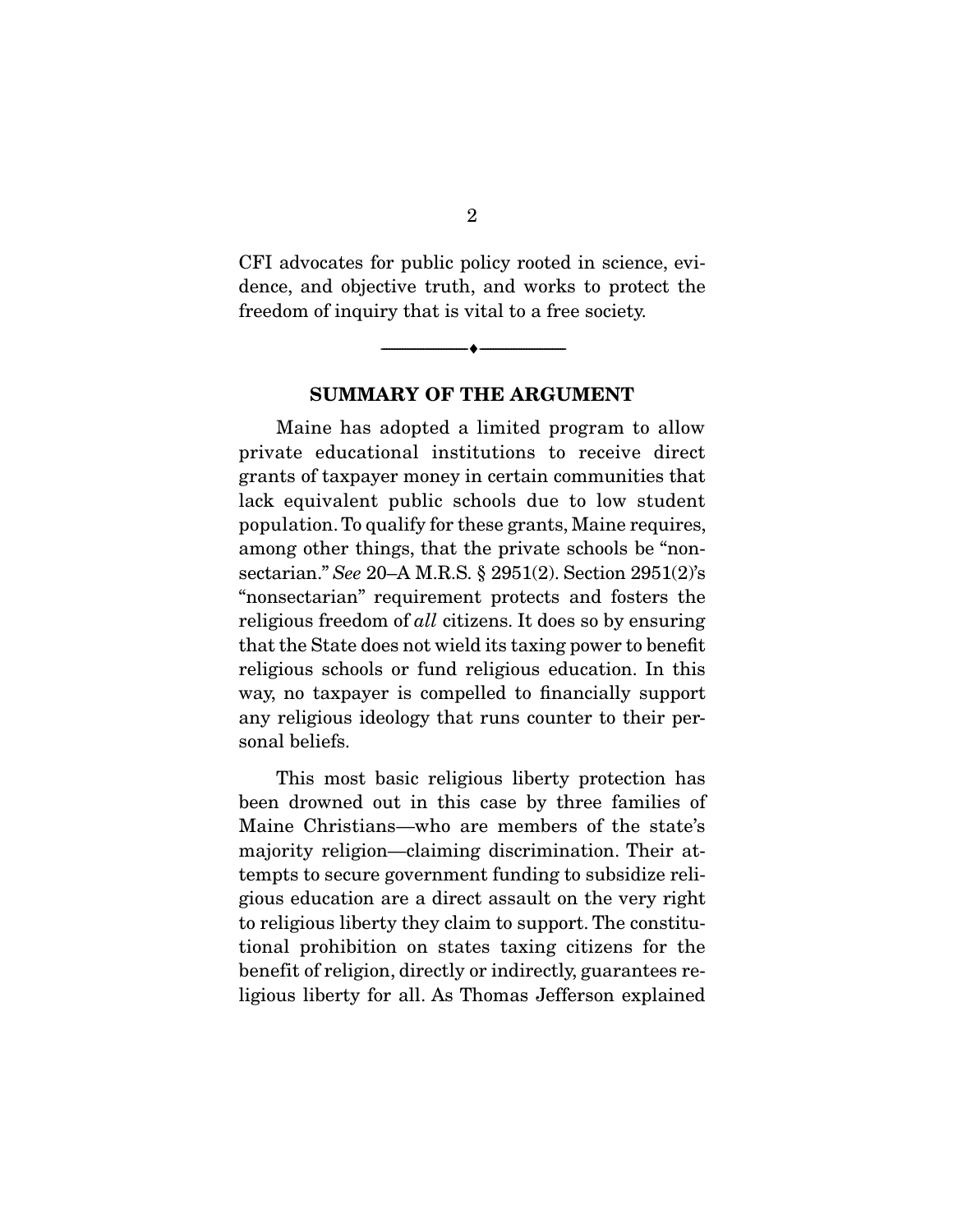in the Virginia Statute on Religious Freedom, "to compel a man to furnish contributions of money for the propagation of opinions which he disbelieves and abhors, is sinful and tyrannical. . . " 2 THOMAS JEFFER-SON, 82. A Bill for Establishing Religious Freedom, 18 June 1779, in THE PAPERS OF THOMAS JEFFERSON, 545-53 (Julian P. Boyd ed., 1950). James Madison called the statute "a true standard of Religious liberty." 1 JAMES MADISON, Detached Memoranda, Ca. 31 January 1820, in The Papers of James Madison, Retirement Series, 4 MARCH 1817—31 JANUARY 1820, 600–27 (David B. Mattern et al. eds., 2009). He did so because it stood as "the great barrier [against] usurpations on the rights of conscience." Id.

 To open up Maine's school funding scheme to religiously-segregated schools would imperil, not protect, religious liberty. The Petitioners argue otherwise because they have failed to correctly identify who possesses that right. The religious liberty at issue here does not lie with Christian parents or religious schools, for they remain free to operate and attend private religious schools absent government aid. The rights jeopardized in this case lie with every Maine citizen and taxpayer.

 A state's taxing power is inherently coercive. When that power is used directly, or even indirectly, to benefit religious education, it violates the rights of conscience of all citizens. As James Madison put it:

The Religion then of every man must be left to the conviction and conscience of every man;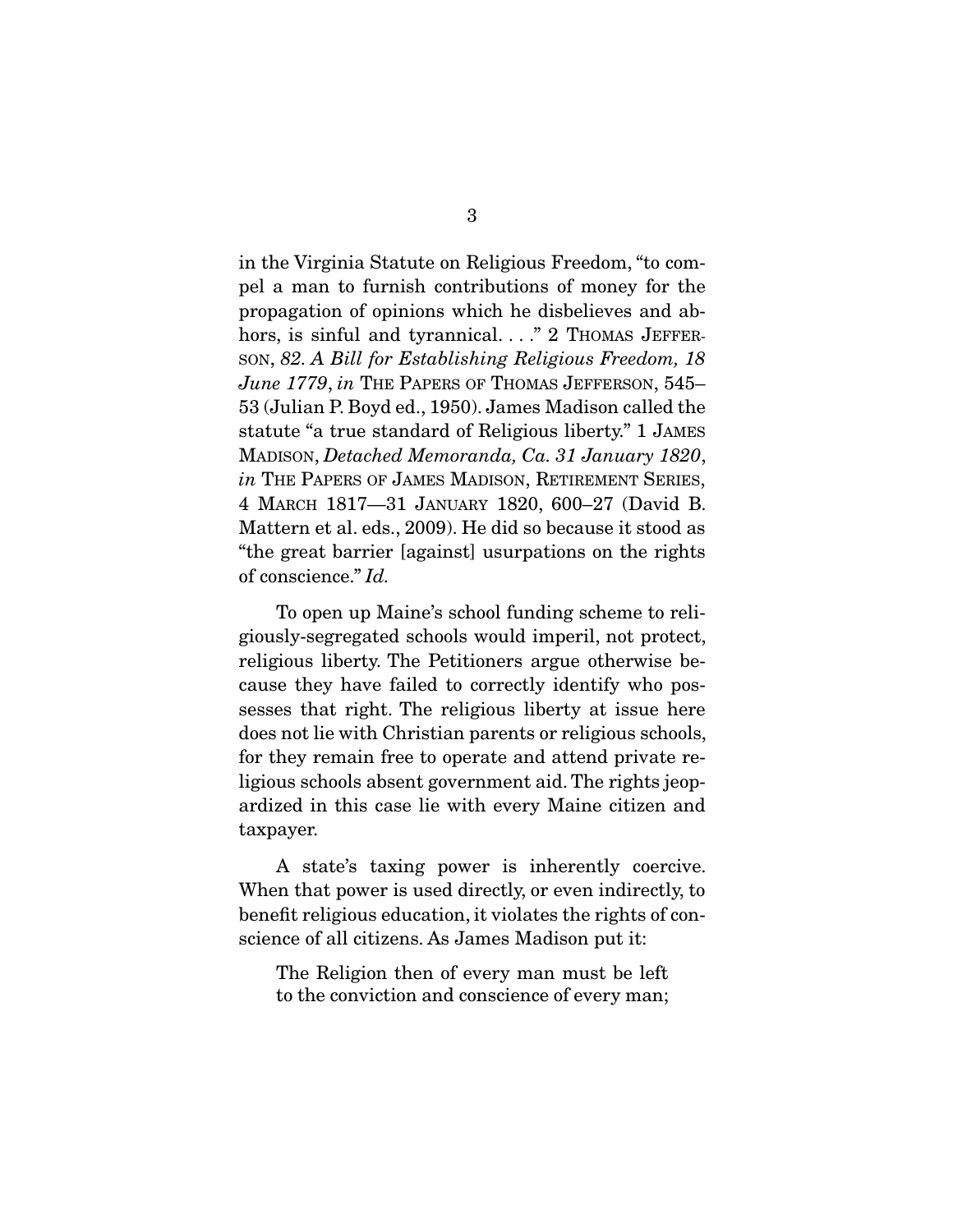and it is the right of every man to exercise it as these may dictate. This right is in its nature an unalienable right. It is unalienable, because the opinions of men, depending only on the evidence contemplated by their own minds cannot follow the dictates of other men.  $\ldots$ ").

8 JAMES MADISON, Memorial and Remonstrance against Religious Assessments, [ca. 20 June] 1785, in THE PAPERS OF JAMES MADISON, 10 MARCH 1784-28 MARCH 1786, 295–306 (Robert A. Rutland & William M. E. Rachal eds., 1973) (hereinafter "MADISON, Memorial and Remonstrance"). To employ a state's taxing power in such a manner is to permit the very tyranny that Jefferson and Madison sought to restrain with the Virginia Statute for Religious Freedom. That is the evil that Section 2951(2) seeks to avoid: state encroachment on the right of citizens not to subsidize a religion that is not their own. If this Court accepts the Petitioners' invitation to abandon this basic principle of religious freedom, we will have reached a disastrous moment in American history: the era of governmentcompelled tithing.

 Reflecting on the legislative history of Section 2951(2), the First Circuit recognized three important state interests advanced by excluding religious schools from receiving taxpayer money meant to fund the provision of secular education to Maine students. "These reasons include Maine's interests in concentrating limited state funds on its goal of providing secular education, avoiding entanglement, and allaying concerns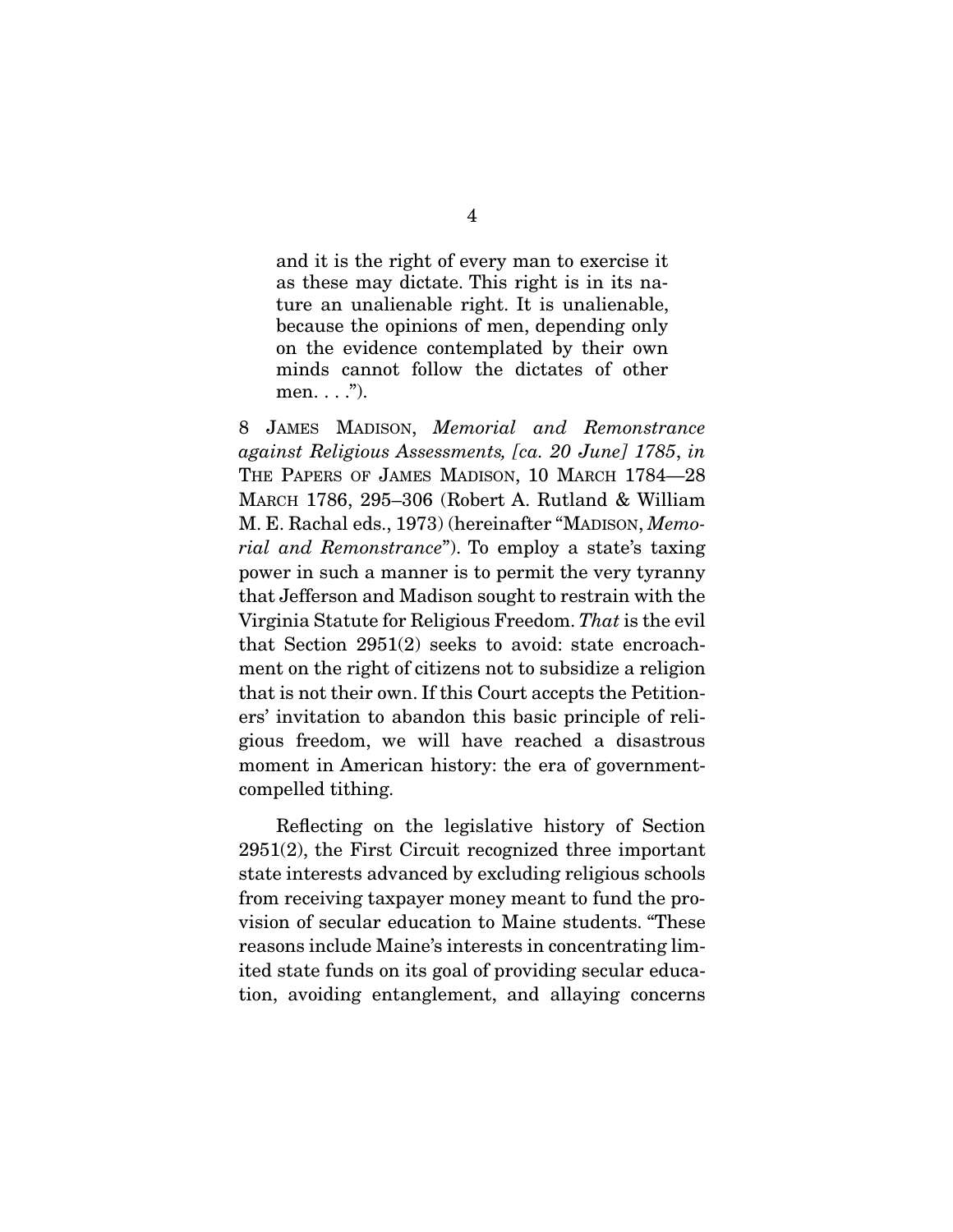about accountability that undoubtedly would accompany state oversight of parochial schools' curricula and policies (especially those pertaining to admission, religious tolerance, and participation in religious activities)." Eulitt v. Maine Dept. of Educ., 386 F.3d 344, 356 (1st Cir. 2004).

 This brief first discusses another much more fundamental and essential state interest protected by the statute: protecting the religious freedom of its taxpayers by ensuring that they will not be compelled to fund religious education. The brief then highlights the additional state interest in avoiding the government oversight of private religious schools that would be needed were those schools receiving state funds. Finally, the brief addresses how the erosion of the state's interest in funding secular education would be more than just a byproduct of eliminating Section 2951(2), for that result is a desirable goal unto itself for many in the "school choice" movement.

#### **ARGUMENT**

--------------------------------- ♦ ---------------------------------

**I. The Founders wrote the First Amendment to ensure that taxpayers are not compelled to subsidize a religion that is not their own.** 

 The legitimate purpose behind Section 2951(2)'s prohibition on public funding to private religious schools (the "no aid" principle) is the same fundamental purpose embodied in the First Amendment's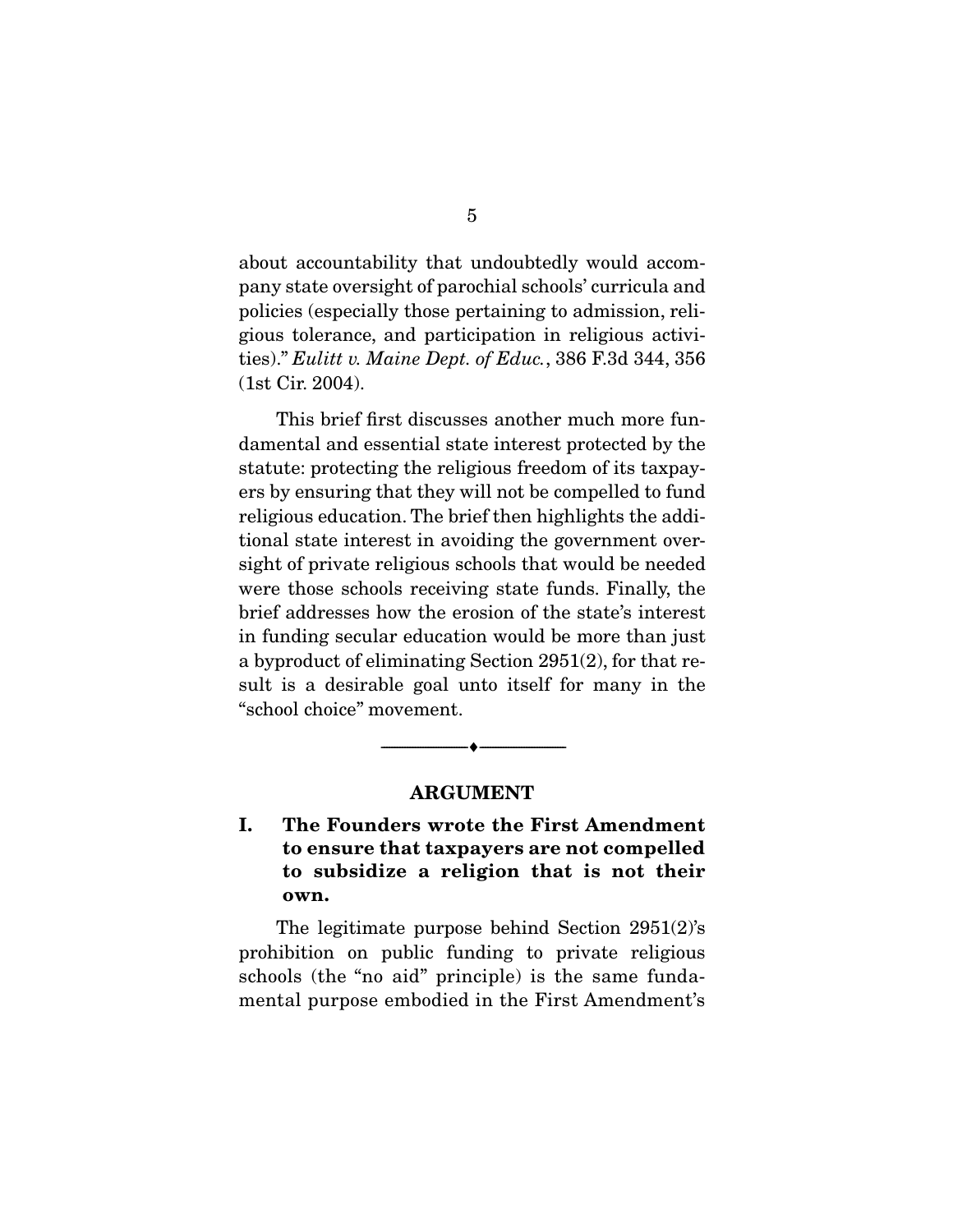religion clauses: to protect religious freedom. Failing to enforce this "no aid" requirement would erode religious liberty.

### **A. The "no aid" principle—that the government must not subsidize religious teaching or worship—is fundamental to the U.S. Constitution.**

 The Founders of the United States expressly wrote the "no aid" principle into the First Amendment to prevent the government from using tax money to benefit any particular religion. Religious worship, religious education, and maintaining places of worship should be the result of free and voluntary support given by believers in that sect of the religion. James Madison, the Father of the Bill of Rights and the Constitution, explained this purpose well in his condemnation of a three-penny tax to support Christian preachers and churches: "The Religion then of every man must be left to the conviction and conscience of every man," not the taxing power of the state. MADISON, Memorial and Remonstrance, supra.

 Religious duty, including financial support of religion, is a personal duty over which governments can have no jurisdiction. "It is the duty of every man to render to the Creator such homage and such only as he believes to be acceptable to him," as Madison put it. Id. American governments simply do not have the power to tax citizens to fund churches and religious education. Alexander Hamilton explained this in The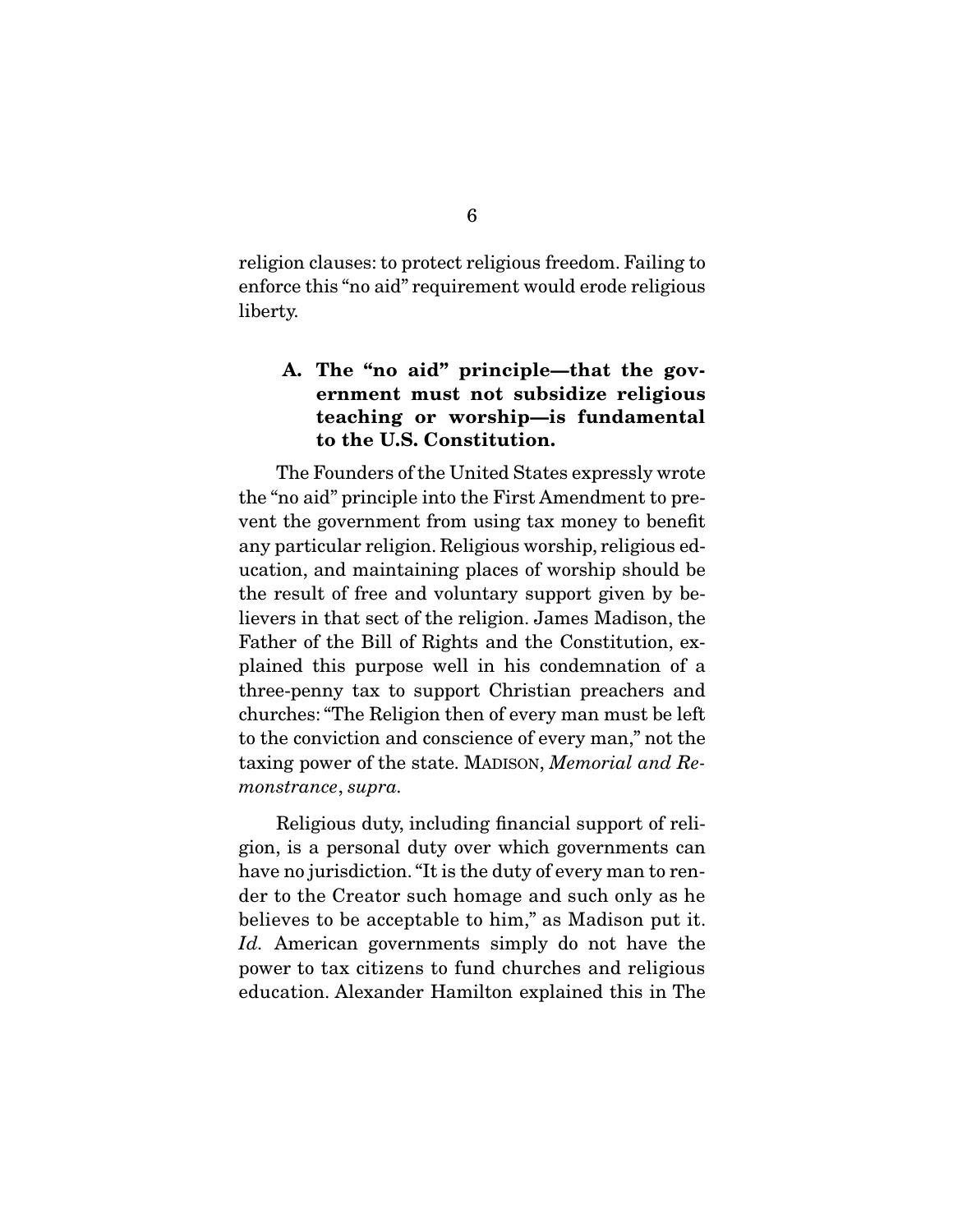Federalist No. 69: referring to the president, he wrote that the government "has no particle of spiritual jurisdiction." This principle is vital to ensure true religious freedom.

 The compulsory support of a religion that is not one's own is anathema to American principles. Religious liberty cannot exist when the government can force citizens to donate to a sect that promises them, for example, eternal damnation and torture for exercising that freedom of religion. The Virginia Statute for Religious Freedom also recognized that compelled government support to one's own religion is a violation of one's rights of conscience: "[E]ven the forcing him to support this or that teacher of his own religious persuasion, is depriving him of the comfortable liberty of giving his contributions to the particular pastor whose morals he would make his pattern." 2 THOMAS JEFFER-SON, 82. A Bill for Establishing Religious Freedom, 18 June 1779, in THE PAPERS OF THOMAS JEFFERSON, 545-53 (Julian P. Boyd ed., 1950). Thus, striking down "no aid" clauses, or statutes like Maine's Section 2951(2) that embody the "no aid" principle, would jeopardize the religious freedom of every United States citizen, including religious adherents.

 It is not just direct taxes that violate religious liberty but employing the taxing power in any manner to fund sectarian education. Daniel Carroll, a Catholic representative to the Constitutional Convention from Maryland, put it best during the congressional debates on the First Amendment when he said that "the rights of conscience are, in their nature, of peculiar delicacy,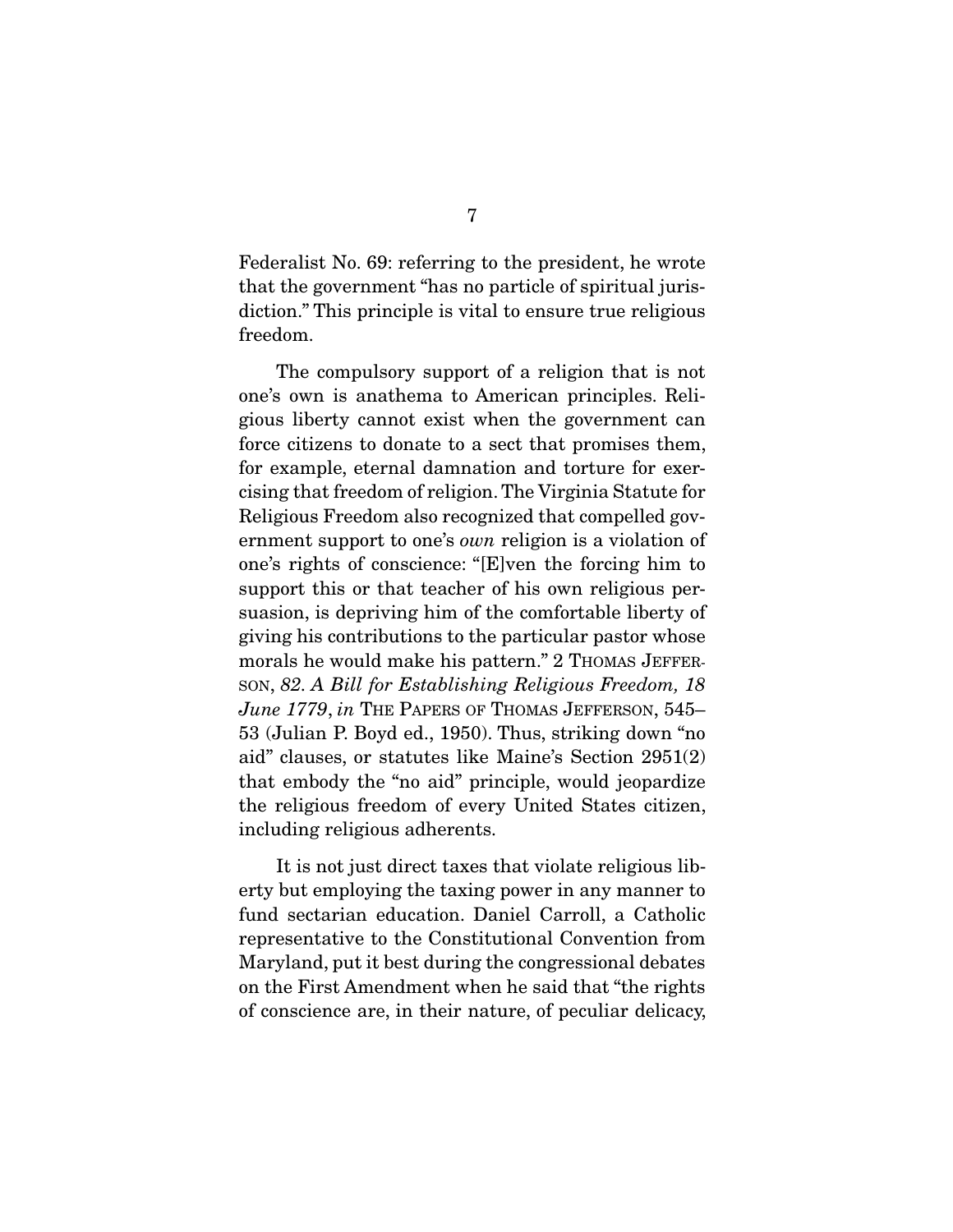will little bear the gentlest touch of the governmental hand." 1 ANNALS OF CONG. 729–31 (1789). The government hand at issue here is not the one refusing to slip cash to Christian schools, but the hand reaching into every citizen's pocket to extract that cash—and it's not particularly gentle.

 The Founders determined that the government could not subsidize religion and the Supreme Court reaffirmed that principle when it first applied the Establishment Clause to the states. In Everson v. Board of Education of Ewing Township, the Court wrote, "The 'establishment of religion' clause of the First Amendment means at least this... No tax in any amount, large or small, can be levied to support any religious activities or institutions, whatever they may be called, or whatever form they may adopt to teach or practice religion. . . ." 330 U.S. 1, 15–16 (1947) (emphasis added). The Court ruled just one year later that allowing religious instructors from various denominations into public schools violated the Establishment Clause. McCollum v. Bd. of Educ. of Sch. Dist. No. 71, 333 U.S. 203 (1948). The Court expressly relied upon Everson and the use of taxpayer money, saying, "This is beyond all question a utilization of the tax-established and tax-supported public school system to aid religious groups to spread their faith." Id. at 210. The school system argued in *McCollum* that the program was permissible because the First Amendment "was intended to forbid only government preference of one religion over another, not an impartial governmental assistance of all religions." Id. at 211. The Court soundly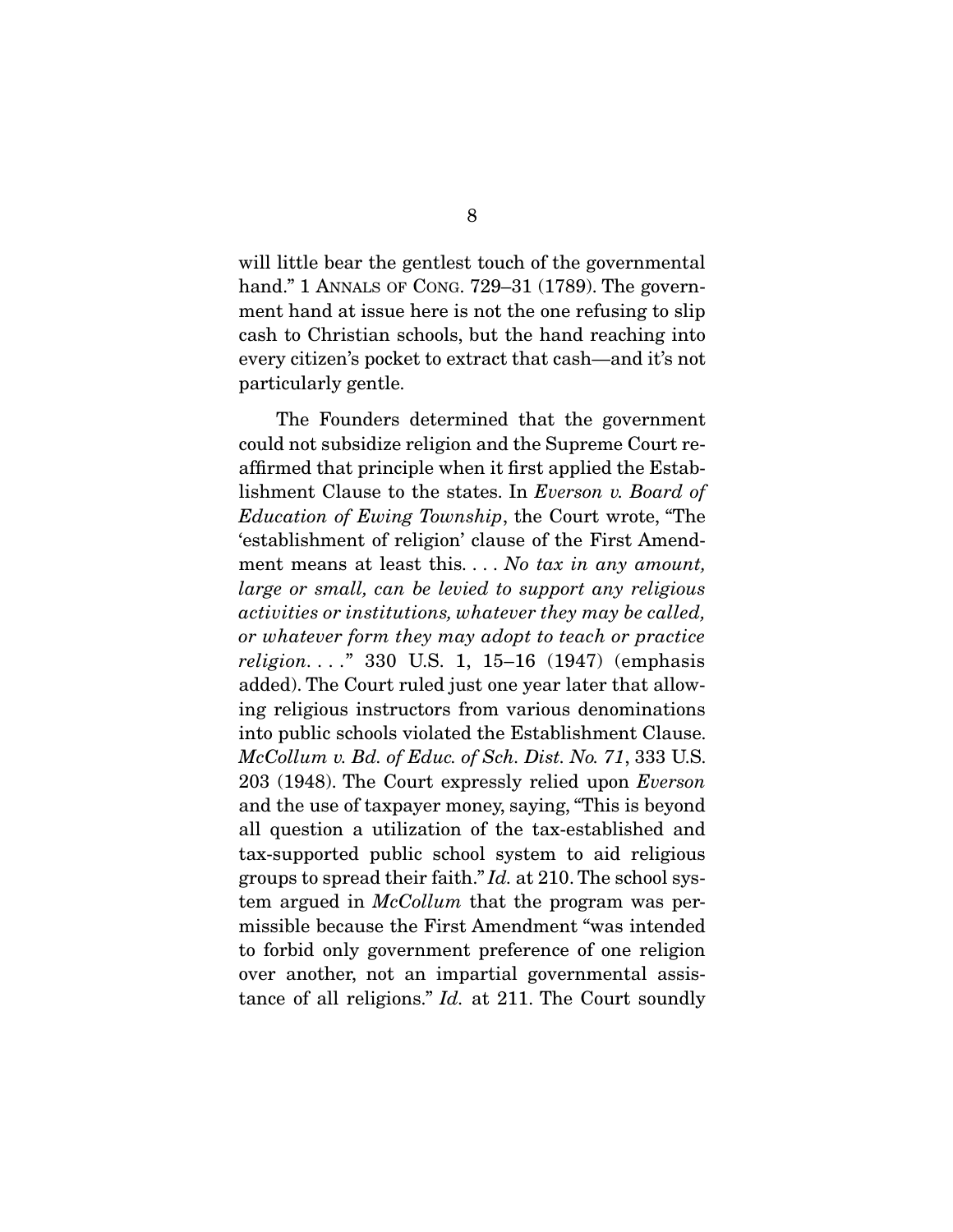rejected this argument and found that rather than "manifest[ing] a governmental hostility to religion," the First Amendment protected religious free exercise by erecting "a wall between Church and State which must be kept high and impregnable." *Id.* 211–12.

 The Supreme Court later reiterated a strong commitment to the religious liberty principles in *Everson*, including the prohibition on giving public aid to religion. See Sch. Dist. of Abington Twp. v. Schempp, 374 U.S. 203, 216–17 (1963) (discussing the majority and dissenting opinions in *Everson*); Torcaso v. Watkins, 367 U.S. 488, 493 (1961) (recalling that the Court was "urged to repudiate" the principles in Everson in the McCollum case and noting it "declined to do this, but instead strongly reaffirmed what had been said in Everson  $\dots$ "). The Court's lengthy discussions of the meaning and purposes of the First Amendment's religion clauses in these cases focus on separating religion and government—to the benefit of both. The Court could not have more resoundingly rejected the argument now advanced by the Petitioners, that the religion clauses actually *require* taxpayers to fund religion. That notion is completely foreign to the Constitution.

 Our nation, our Founders, and the Justices of the Supreme Court have always understood that religious liberty flourishes when government does not tax citizens to aid religion. It is no surprise then that many U.S. states have clarified the protection for religious liberty by statute or through state constitutional "no aid" provisions. The additions of "no aid" provisions to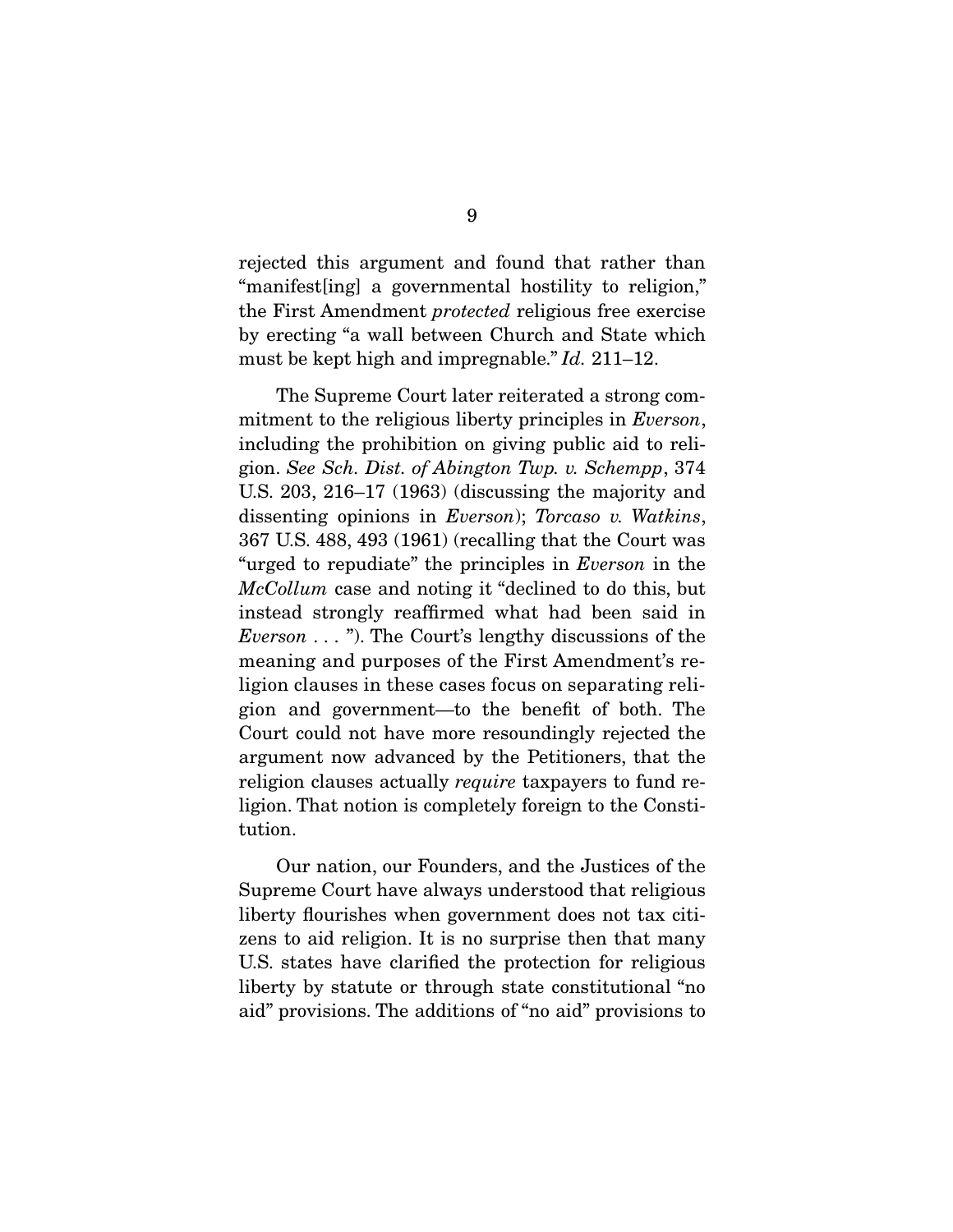a state's school funding scheme are consistent with this fundamental truth, learned over the course of our nation's history. Each state's interest in protecting its citizens' religious liberty by maintaining a strict separation between religious education and state funding could not be higher.

### **B. The "no aid" principle dates to America's founding and was uniformly accepted after years of experience.**

 Though opponents to the separation of state and church recently have used revisionist history in an attempt to rewrite state-church relations, the federal government's early history of embracing state-church separation has been well-established and acknowledged by the Supreme Court for half a century at least. "[F]or the men who wrote the Religion Clauses of the First Amendment the 'establishment' of a religion connoted sponsorship, financial support, and active involvement of the sovereign in religious activity." Walz v. Tax Comm'n of City of N.Y., 397 U.S. 664, 668 (1970) (emphasis added).

 The history of the states is more varied, each adopting disestablishment principles at different times and to varying degrees. New Jersey, Pennsylvania, Maryland, North Carolina, and Virginia began disestablishment in the year of American independence, 1776. Other states took longer to realize the severe problems with sponsoring or financially supporting religion, disestablishing up through the 1830s. See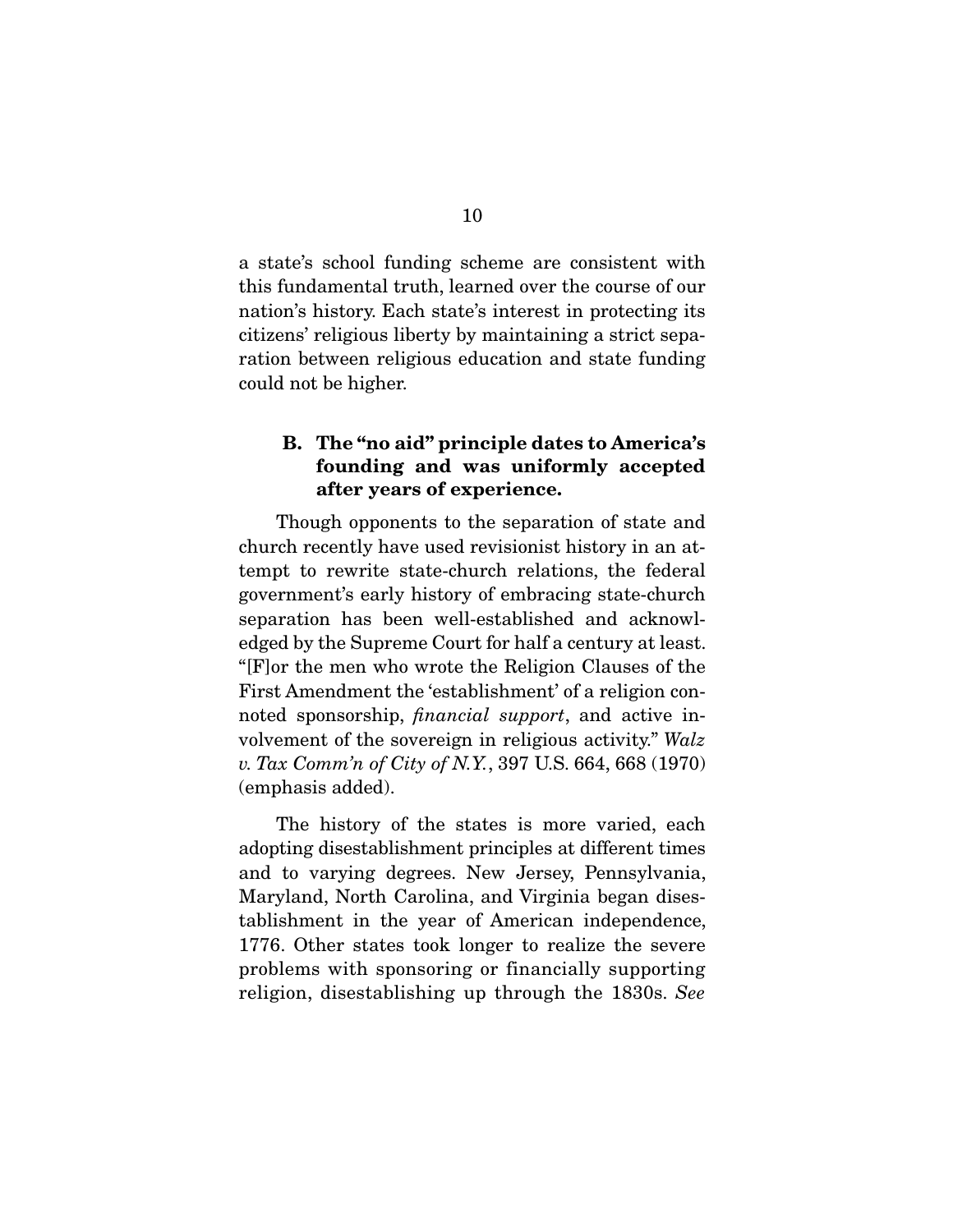Trinity Lutheran Church of Columbia, Inc. v. Comer, 137 S. Ct. 2012, 2032–36 (2017) (Sotomayor, J., dissenting). But regardless of the timeline, in the case of disestablishment, America's "laboratories of democracy" yielded remarkably consistent results. Looking to the federal model, every state ultimately codified this self-evident truth: there is no freedom of religion without a government that is free *from* religion. States that funded churches via established religions changed course. "Every state establishment saw laws passed to raise public funds and direct them toward houses of worship and ministers. And as the States all disestablished, one by one, they all undid those laws." Id.

 This history is crucial to the issue now before this Court. These states experienced religious establishments and after lengthy and careful debates decided to stop taxing citizens to support religion because doing so violated the civil rights and religious liberty of those citizens. The states learned this hard lesson over decades of living in a pluralistic America, which has only become more diverse nearly two centuries later. Maine's Section 2951(2) is a recognition of this well-established history, within the specific context of a school funding scheme.

 This history seems distant today but was the result of centuries—millennia—of oppression by religion embedded in the government. Thanks to the constitutional principle of separation between state and church, Americans have been spared that oppressive experience. And some, as a result, have become complacent. We are, in some sense, victims of the successful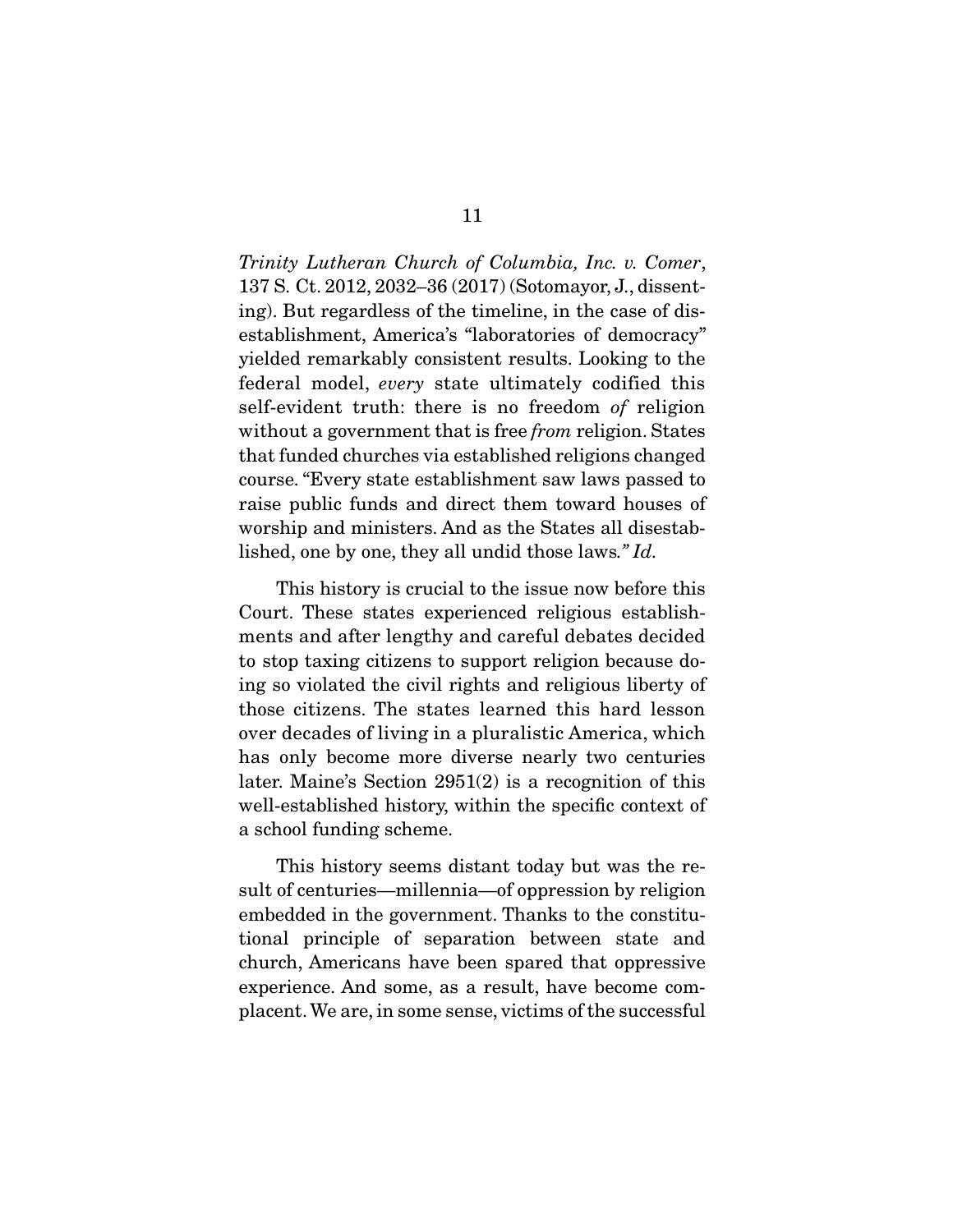American experiment in keeping state and church separate. Many Americans lack a basic understanding of how these provisions protect religious freedom. That has led some, including the well-meaning parents in this case, to question whether the provisions are still valuable. They are. This Court ought not to rule against them when they have served this country so well in protecting religious liberty.

 Several amici who filed in support of the Petitioners in this case submit lengthy, tangential historical accounts of anti-Catholic bigotry in a variety of contexts in an attempt to cloud the unimpeachable intent behind Maine's "no aid" law. EdChoice, for instance, points to anti-Catholic bigotry in the mid-1800s, brought to light during a dispute over which bible to read in public schools in Ellsworth, Maine. See Br. for EdChoice & Maine Pol'y Inst. as Amici Curiae Supporting Petitioners at 9–16. But rather than applauding Maine's decision to disentangle public education from religious indoctrination, EdChoice instead suggests that Maine's current school choice program is tainted by anti-Catholic bigotry that supposedly existed more than a century prior to its adoption. None of these historical accounts draws a direct connection between alleged anti-Catholic bigotry and Maine's present program. Moreover, none of these historical accounts even attempts to address the racial discrimination that fueled the modern wave of private schools and the voucher schemes that now support them, in the wake of desegregation. See, e.g., Chris Ford, Stephenie Johnson, and Lisette Partelow, "The Racists Origins of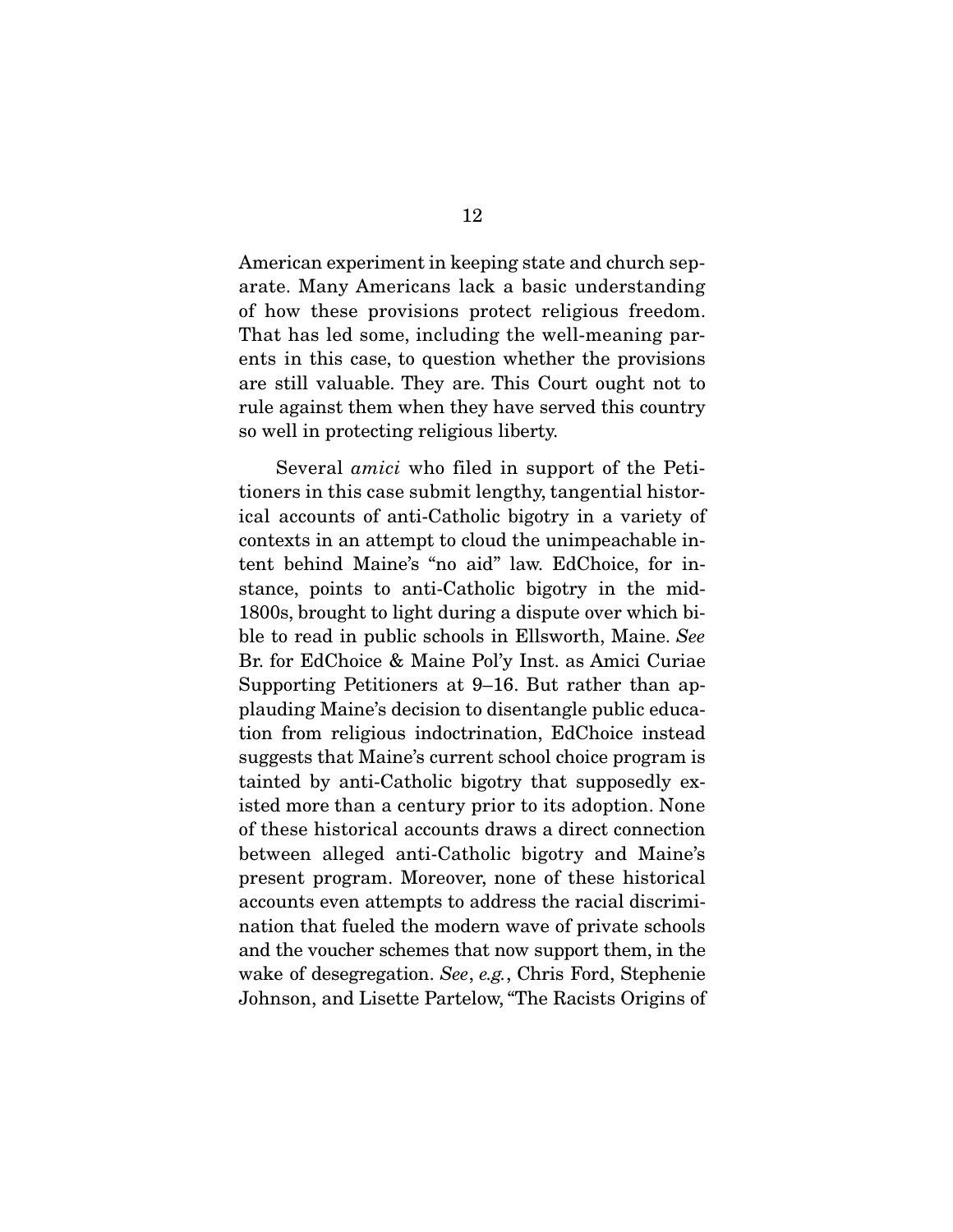Private School Vouchers," Center for American Progress (July 12, 2017), https://cdn.americanprogress.org/ content/uploads/2017/07/12184850/VoucherSegregationbrief2.pdf; Joseph Crespino, In Search of Another Country: Mississippi and the Conservative Counterrevolution (Princeton Univ. Press, 2021); David Nevin & Robert E. Bills, The Schools That Fear Built: Segregationist Academies in the South (1976). Indeed, it is curious to make the argument that a foundational constitutional principle should be undone due to a fabricated discriminatory history in a brief supporting voucher schemes, when voucher programs are themselves born of bigotry and segregation.

 Upholding Maine's modern school-funding scheme, complete with its "no aid" provision, will not communicate an anti-Christian message. But striking Section 2951(2) from Maine's program would have immediate, disastrous results, including compromising the religious freedom of every State citizen. Minority religious and nonreligious citizens would be immediately coerced into subsidizing religious education with which they fundamentally disagree. That result would be, as Thomas Jefferson wrote, "sinful and tyrannical." The rights of the state's Christian taxpayers—the majority religion—would be similarly infringed, as Jefferson noted in that same document. 2 THOMAS JEFFERSON, 82. A Bill for Establishing Religious Freedom, 18 June 1779, in THE PAPERS OF THOMAS JEFFERSON, 545–53 (Julian P. Boyd ed., 1950). Finally, if they begin receiving state funding, religious schools will likely be subjected to the state regulation that must necessarily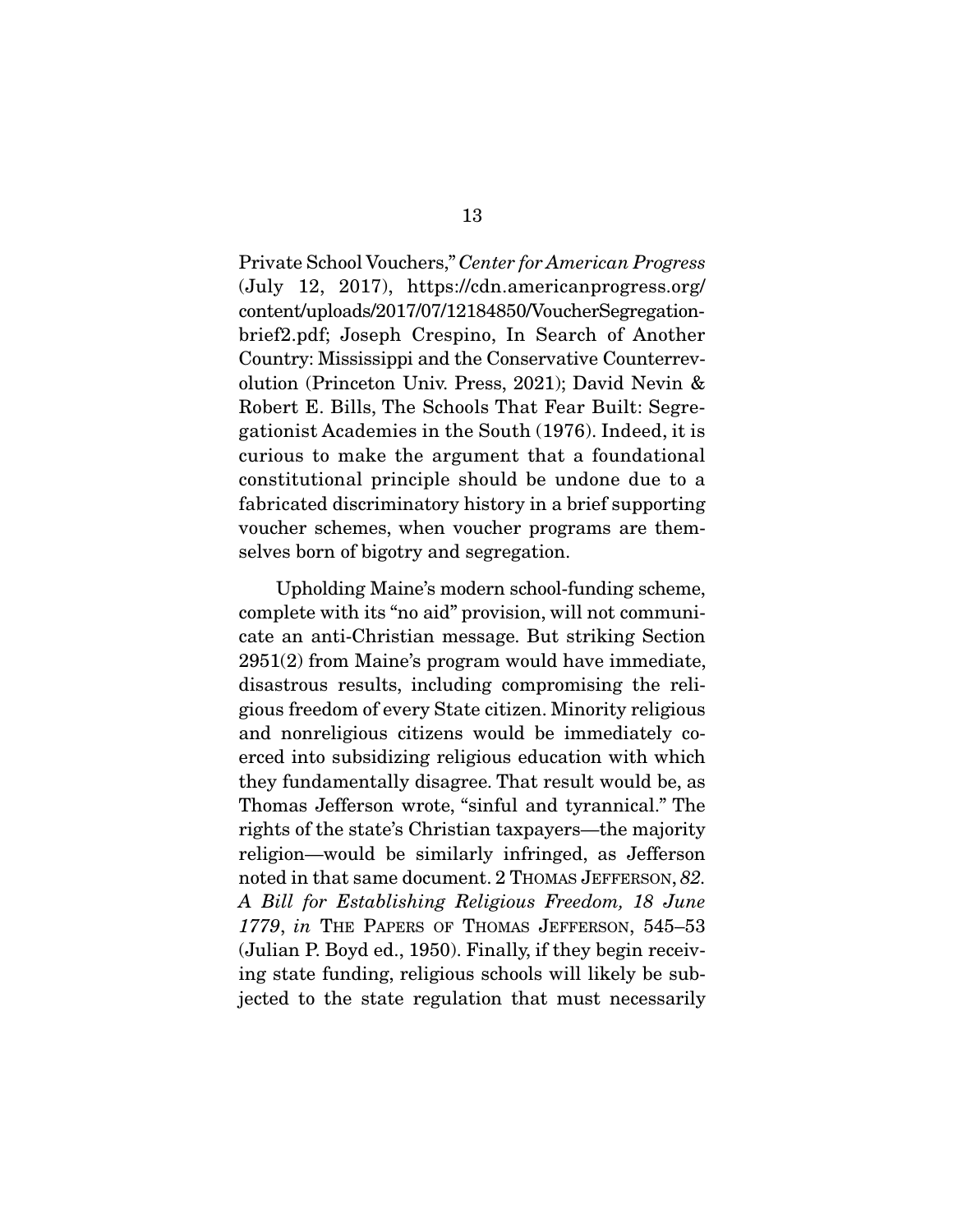follow—although they may well fight in court for the special privilege of receiving state funding without the concomitant oversight, in which case it will be the students who suffer most.

### **II. The "no aid" principle avoids government entanglement with religious education and the government oversight that must necessarily be coupled with state funding.**

 Granting religious schools a right to access the public purse will inevitably lead to government regulation of religious schools. It must. Where public money goes, public accountability must follow. State governments have generally had a "hands-off " approach to religious institutions, including private religious schools, which are largely unregulated by state education agencies. That will have to change if private schools receive public money.

 The special concerns over state separation and intervention in religion were highlighted by Supreme Court Justice Robert Jackson, a titan of the Court whose exemplary dissent in Korematsu v. United States, 323 U.S. 214 (1944) is widely considered one of history's greatest dissents for its condemnation of America's WWII internment camps for citizens of Japanese ancestry. In a less famous though similarly powerful dissent, he explained how the Constitution protects religious freedom—he wrote that the First Amendment "take[s] every form of propagation of religion out of the realm of things which could directly or indirectly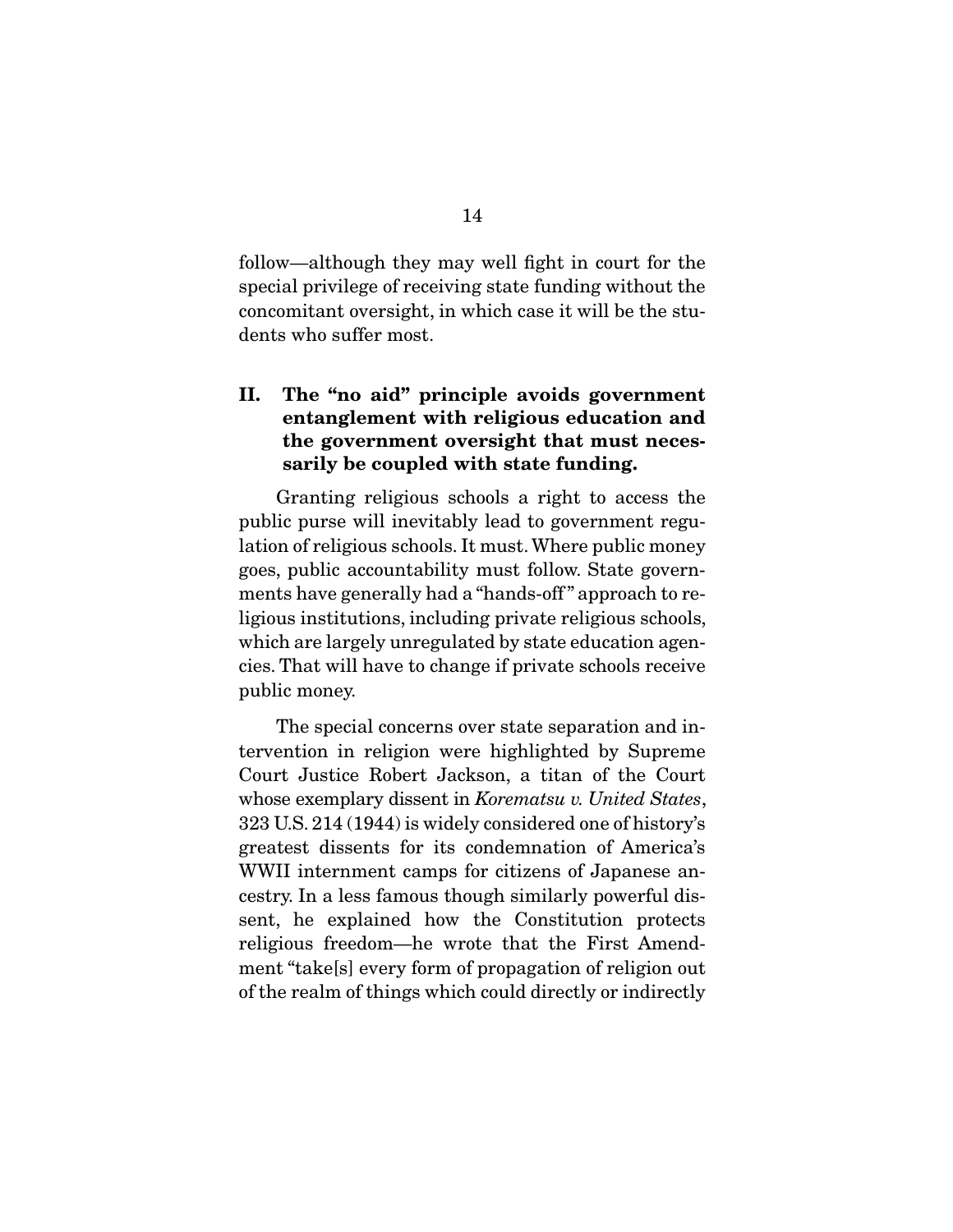be made public business and thereby be supported in whole or in part at taxpayers' expense." *Everson*, 330 U.S. at 26–27 (Jackson, J., dissenting). He further noted, "That is a difference which the Constitution sets up between religion and almost every other subject matter of legislation, a difference which goes to the very root of religious freedom...." Id. (emphasis added).

 Justice Jackson also highlighted the paramount rationale underlying the religious freedom protections in the First Amendment:

This freedom was first in the Bill of Rights because it was first in the forefathers' minds; it was set forth in absolute terms, and its strength is its rigidity. It was intended not only to keep the states' hands out of religion, but to keep religion's hands off the state, and above all, to keep bitter religious controversy out of public life by denying to every denomination any advantage from getting control of public policy or the public purse.

Id. (emphasis added).

 State-church separation gives religion significant benefits—preventing courts from adjudicating church ministerial disputes, for instance. See, e.g., Hosanna-Tabor Evangelical Lutheran Church & Sch. v. E.E.O.C., 565 U.S. 171, 188 (2012) (holding that state resolution of a ministerial dispute violated the Free Exercise and Establishment clauses). Attached to these benefits are relatively few conditions, but one of those few is, most importantly, that taxpayers will not fund religion. By seeking an end to Section 2951(2), Petitioners seek to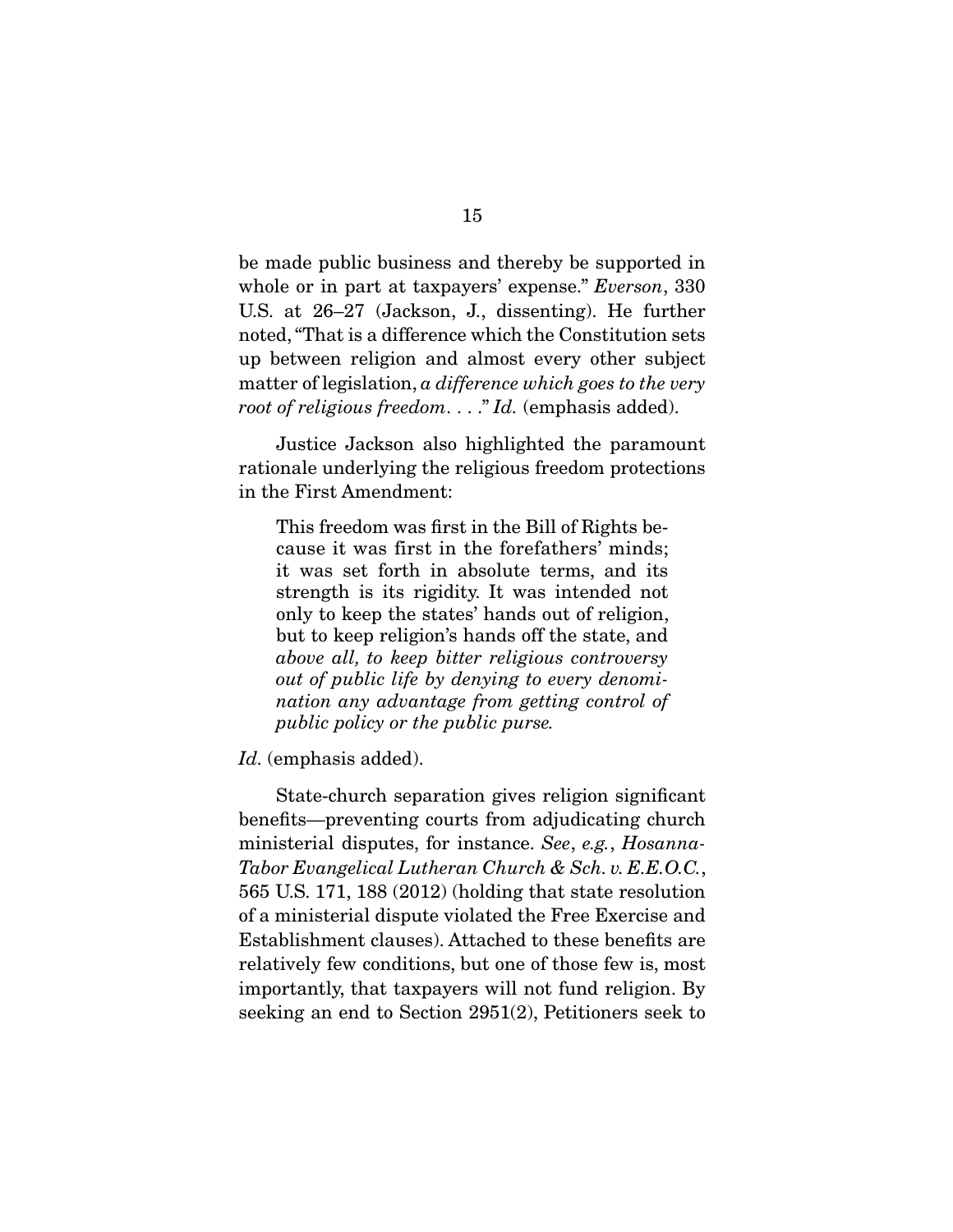augment the benefits religious institutions receive under the separation of state and church while eliminating the essential conditions. The Petitioners want to have their cake—which they think Maine taxpayers must buy—and eat it too. But if they are successful, this will lead to additional state oversight and control of religious schools.

 When public money flows to private schools, however indirect the route, regulation is necessary and sensible because the unregulated flow of funds to unaccountable organizations guarantees abuse. Not surprisingly, the country's longest-lived private voucher program is bloated with such abuse. In Milwaukee, Wisconsin, over a ten-year period, more than \$139 million in taxpayer funds went to voucher schools that were kicked out of the program for failing to meet basic requirements. Molly Beck, State paid \$139 million to schools terminated from voucher program since 2004, WISCONSIN STATE JOURNAL (Oct. 12, 2014), available at https://bit.ly/2NlL9zI.

 The abuse is startling. One school run by a preacher, LifeSkills Academy, collected more than \$200,000 in state subsidies for the 2012–13 academic year before closing abruptly "in the dead of night" in December, leaving seventy students without a school to attend. Erin Richards, Milwaukee voucher school LifeSkills Academy closes 'in the dead of the night, MILWAUKEE JOURNAL SENTINEL (Jan. 14, 2014), available at https://bit.ly/2oAnm5b. State records documented alarming conditions, including allegations that the school falsified records of National School Lunch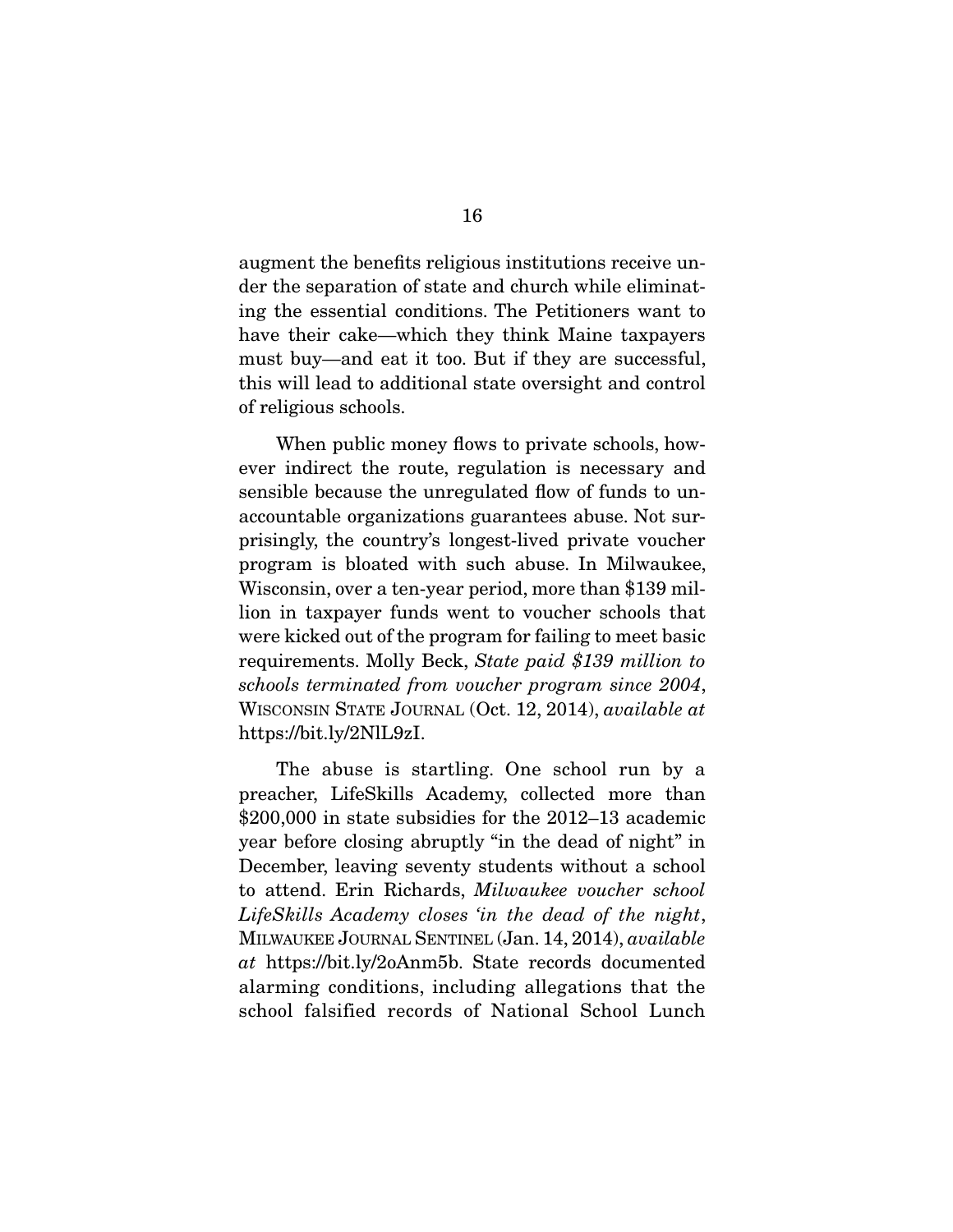Program meals, served expired food, served "Ramen noodles with hot sauce and a cup of water for lunch," and "cut" whole milk with water. See Amicus Curiae FFRF's Letter to the Florida Department of Education (Jan. 30, 2014), available at https://bit.ly/2Nghnwv.; see id. at Ex. 10, *available at* https://bit.ly/2JL4wQv. A former employee charged that the preacher falsified state records and believed he would get away with it because, "Can't nothing touch him but God." Id. Over its six years, LifeSkills collected more than \$2.3 million in public money before shutting down and leaving families of students scrambling to find a new school. The preacher fled to a gated community in Florida, where he opened LifeSkills Academy II. Erin Richards, Leaders of closed Milwaukee voucher school are now in Flor $ida$ , MILWAUKEE JOURNAL SENTINEL (Jan. 15, 2014), available at https://bit.ly/32nQT0m.

 Alex's Academic of Excellence—"Academic" is indeed how this school spelled its name—raked in more than \$3.5 million in taxpayer funds over five years before closing. Evicted for code violations from two locations, the school ended up in a storefront. According to reports, "children departed through the back entrance on Thursday afternoon and stood beside a trash receptacle overflowing with refuse—including the box spring for a bed—while they waited for buses to arrive." Sarah Carr, Who cleans up problem choice schools?, MILWAUKEE JOURNAL SENTINEL (Sept. 15, 2003), https://goo.gl/zoCc45. The principal saw employees smoking marijuana in school and saw a staffer with a bag of crack cocaine. The school's founder and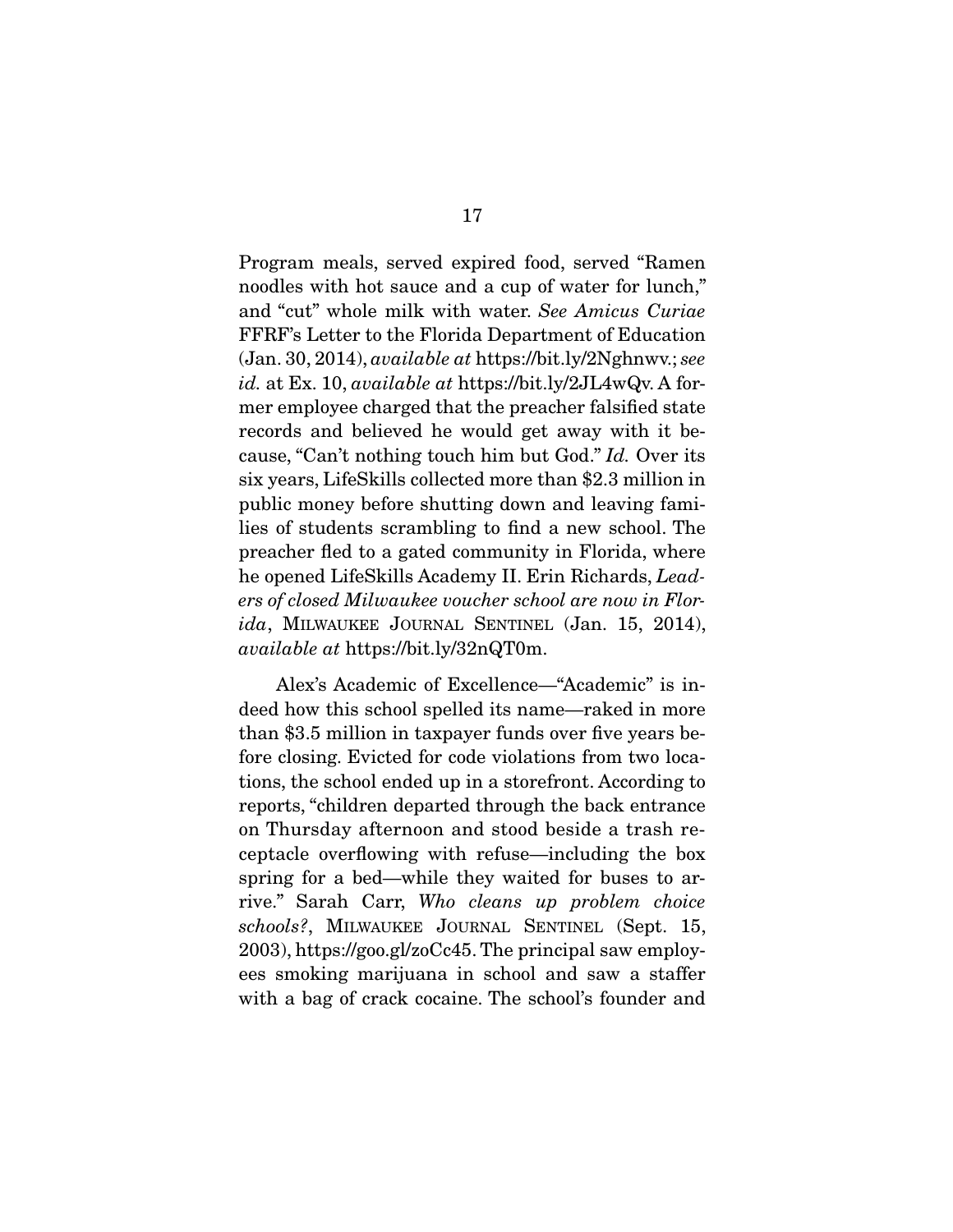CEO was a convicted rapist who received a thirty-year prison term and served nine years. Id.

 There are plenty of other examples from Milwaukee alone. Some private schools receiving voucher money failed to provide textbooks to students. Erin Richards, Former Employees Cast Doubt on Voucher School's Operations, MILWAUKEE JOURNAL SENTINEL (Dec. 15, 2014), available at https://bit.ly/2n7I9Nf. Others taught subjects from fundamentalist Christian textbooks that claimed things like "a belief in Darwinian evolution" was a cause of World War II and that through spirituals, "slaves developed the patience to wait on the Lord and discovered that the truest freedom is freedom from the bondage of sin." Frances Paterson, Building a Conservative Base: Teaching History and Civics in Voucher-Supported Schools, 82 THE PHI DELTA KAPPAN, 150, 151–52 (2000), www. jstor.org/stable/20439835.

 While public schools have elected school boards, there is little-to-no public oversight of private schools receiving public money. The citizens who subsidize the schools end up with no say in even minimal academic or safety regulations. The solution to these problems is inevitable if private religious schools receive public funding: accountability through government oversight.

 Religious schools will resist any attempt by the state to hold them to the standards that apply to public schools, including, concerningly, the requirements in the Maine Human Rights Act (MHRA) that schools receiving state funding not discriminate in hiring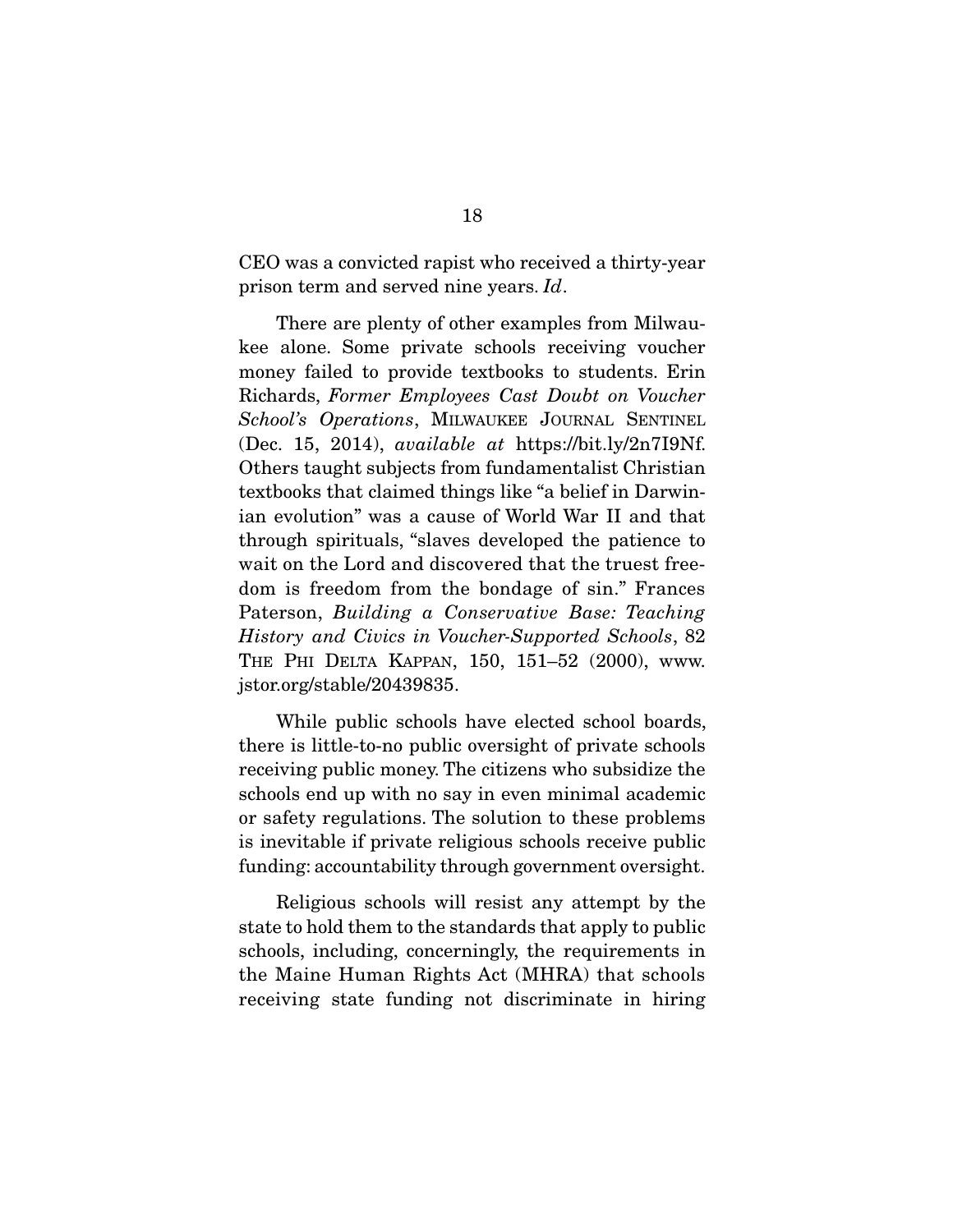decisions based on sexual orientation. See, e.g., Amicus Brief of the American Center for Law and Justice to the First Circuit Court of Appeals, Doc. No. 00117498984 at 5 (Oct. 7, 2019) ("Any requirements that condemned as 'discrimination' a religious school's adherence to its mission integrity, and in particular to religious doctrines on sexuality and human nature, would essentially put the religious school to the choice of changing its doctrines or disqualifying itself from otherwise available public benefits."). Citizens should not have to condone such discriminatory hiring practices through taxpayer subsidies.

 If religious schools continue to insist on a constitutional right to dip into the public purse, and if this Court should agree, state-church relations will be altered in fundamental ways for which nobody is prepared. Ultimately, accepting public money will open private schools to public oversight. And while that oversight can be accomplished without entangling the government in religious practice, the necessity of such regulation will invite entanglement. Keeping religious schools out of the public treasury allows them to remain free from government regulation and public accountability—another way that the "no aid" statutes fosters religious freedom.

--------------------------------- ♦ ---------------------------------